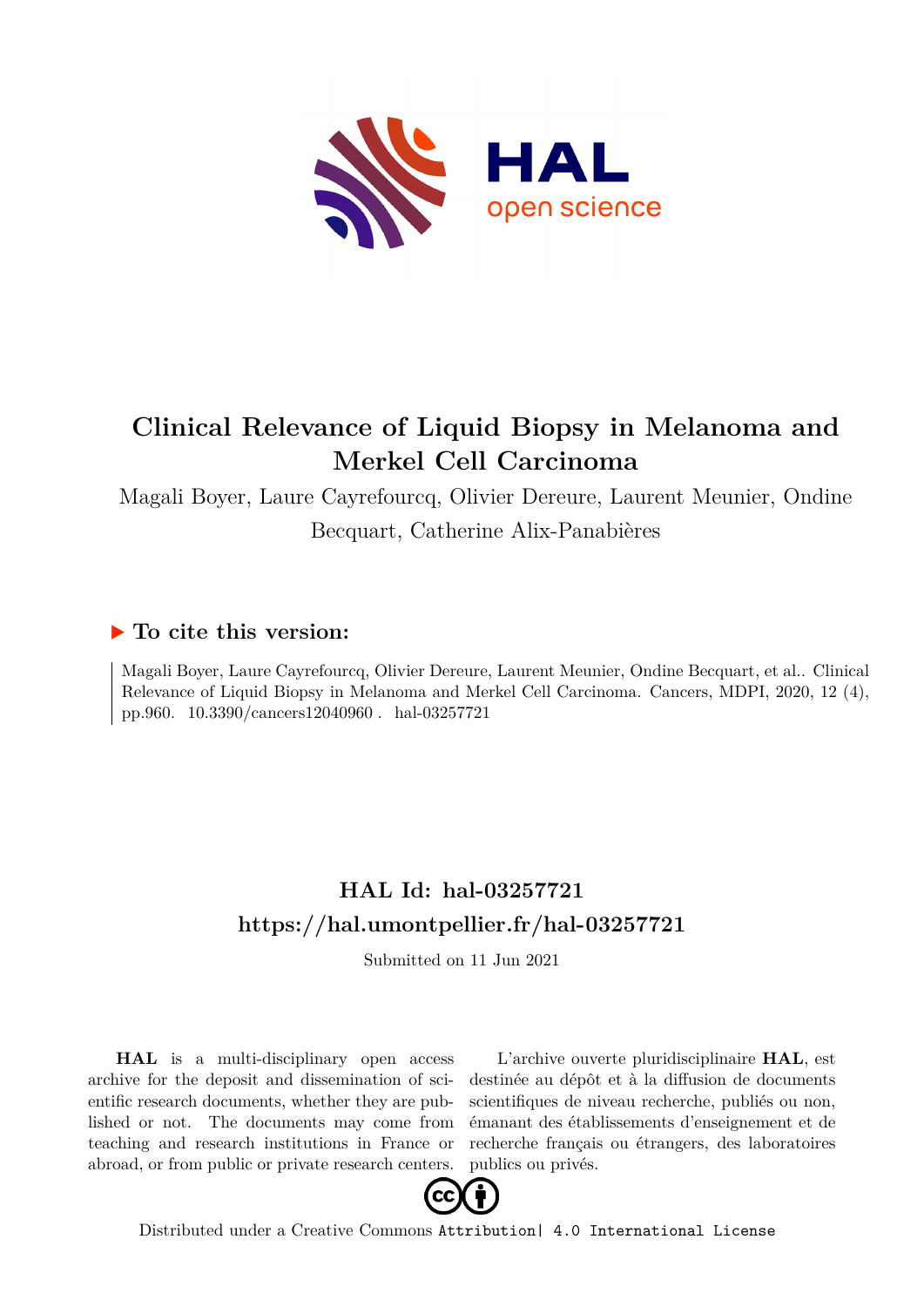



# **Clinical Relevance of Liquid Biopsy in Melanoma and Merkel Cell Carcinoma**

**Magali Boyer 1,**† **, Laure Cayrefourcq 1,**† **, Olivier Dereure <sup>2</sup> , Laurent Meunier <sup>3</sup> , Ondine Becquart <sup>3</sup> and Catherine Alix-Panabières 1,[\\*](https://orcid.org/0000-0002-6401-2903)**

- <sup>1</sup> Laboratory of Rare Human Circulating Cells, University Medical Centre of Montpellier, 34093 Montpellier, France; m-boyer@chu-montpellier.fr (M.B.); l-cayrefourcq@chu-montpellier.fr (L.C.)
- <sup>2</sup> Department of Dermatology and INSERM 1058 Pathogenesis and Control of Chronic Infections, University of Montpellier, 34090 Montpellier, France; o-dereure@chu-montpellier.fr
- <sup>3</sup> Department of Dermatology, University of Montpellier, 34090 Montpellier, France; l-meunier@chu-montpellier.fr (L.M.); o-becquart@chu-montpellier.fr (O.B.)
- **\*** Correspondence: c-panabieres@chu-montpellier.fr; Tel.: +33-4-1175-99-31; Fax: +33-4-1175-99-33
- † These authors contributed equally to this work.

Received: 4 March 2020; Accepted: 10 April 2020; Published: 13 April 2020



**Abstract:** Melanoma and Merkel cell carcinoma are two aggressive skin malignancies with high disease-related mortality and increasing incidence rates. Currently, invasive tumor tissue biopsy is the gold standard for their diagnosis, and no reliable easily accessible biomarker is available to monitor patients with melanoma or Merkel cell carcinoma during the disease course. In these last years, liquid biopsy has emerged as a candidate approach to overcome this limit and to identify biomarkers for early cancer diagnosis, prognosis, therapeutic response prediction, and patient follow-up. Liquid biopsy is a blood-based non-invasive procedure that allows the sequential analysis of circulating tumor cells, circulating cell-free and tumor DNA, and extracellular vesicles. These innovative biosources show similar features as the primary tumor from where they originated and represent an alternative to invasive solid tumor biopsy. In this review, the biology and technical challenges linked to the detection and analysis of the different circulating candidate biomarkers for melanoma and Merkel cell carcinoma are discussed as well as their clinical relevance.

**Keywords:** cancer; skin cancers; liquid biopsy; biomarkers; melanoma; merkel cell carcinoma

#### **1. Introduction**

This review discusses the most recent data on liquid biopsy in patients with melanoma, the most common skin cancer with high prevalence in US and European populations [1], or Merkel Cell Carcinoma (MCC), a skin tumor with a disease-associated mortality rate even higher than that of melanoma [2]. Due to their high mortality rate, new technologies are needed to improve the patient outcome. Particularly, specific biomarkers are required to facilitate their diagnosis and management. For a long time, cancer study was based on the analysis of specimens from the primary tumor or its metastases and on imaging data. The current limitations of tumor tissue biopsies and clinical imaging for cancer diagnosis and molecular profiling have led to the development of liquid biopsy. Indeed, tumor biopsy is an invasive procedure, and tumor tissue (especially in patients with cutaneous melanoma) is not always available. Therefore, liquid biopsy, a blood-based analysis of tumor-specific biomarkers, has been introduced as a new diagnostic approach that relies on circulating tumor cells (CTCs) and on circulating tumor-derived factors, such as cell-free tumor DNA (ctDNA), microRNAs (miRNA) and exosomes. The ultimate goal of liquid biopsy is to use the information gathered from such cells and factors to predict early cancer progression and to longitudinally monitor the treatment

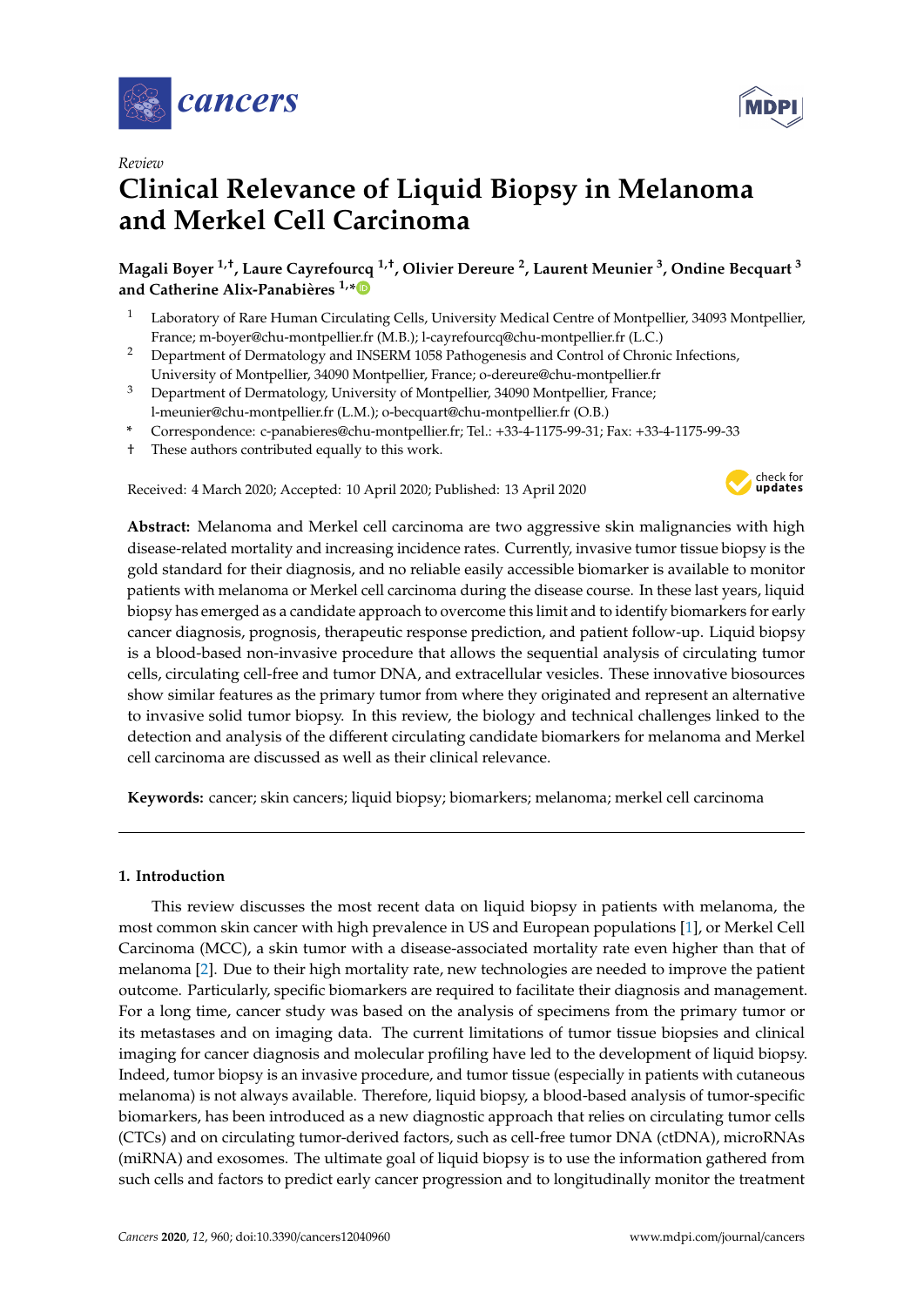response, for a personalized medicine of patients with cancer. In melanoma, liquid biopsy has been already used to study many biomarkers (e.g., CTCs, ctDNA and exosomes), and its clinical pertinence is currently investigated in various clinical trials. For MCC, studies are in the early days and very few articles have been published. Moreover, no clinical trial is assessing liquid biopsy in MCC. In this review, we describe the circulating biomarkers and discuss the technical challenges and the clinical relevance of liquid biopsy for these two skin malignancies.

#### **2. Melanoma**

Melanoma represents only 10% of all skin malignancies, but is one of the most aggressive cancers, responsible for approximately 80% of all skin cancer-related deaths [3]. Risk factors are well known and include acute sun exposure during childhood, teenage and early adulthood, genetic background, skin pigmentation features and number of naevi [4]. Its incidence is steadily increasing in most western countries. Melanoma can be surgically cured if detected at early stages, but survival rates are drastically reduced when discovered at advanced stages. The main issue for melanoma management is the huge heterogeneity of molecular changes that can occur during the disease course. Liquid biopsy might represent a valuable tool especially in high-risk patients with advanced stage melanoma (IIc, III and IV) because currently, no melanoma-specific blood-based biomarker test is available. Biomarkers could be used to provide "real-time" snapshots of the cancer before, during and after specific treatments. Different groups have been working on strategies to monitor melanoma course and therapy responses by measuring circulating markers, such as CTCs, ctDNA and miRNA [5]. Here, we will review the most recent advances.

#### *2.1. Circulating Tumor Cells*

Originally, liquid biopsy was developed to study CTCs [6]. CTCs are cancer cells that are released by the primary tumor and/or metastases in the circulation. Due to cancer cell short half-life, CTC detection, count and characterization offer real-time data on the cancer status. Moreover, they can bring insights into the heterogeneity of the melanoma cell population. The detection of Circulating Melanoma Cells (CMCs) was described for the first time in 1991. Since then, the many studies on CMCs from patients with melanoma at different stages and using different detection approaches have given conflicting results [7].

#### 2.1.1. Biology

Melanoma cells do not express epithelial cell adhesion molecule (EpCAM), the classical epithelial cell surface marker that is at the basis of most CTC isolation strategies [8]. Therefore, alternative approaches based on the large size of primary melanoma cells have been developed to isolate CMCs by filtration, and several melanoma-specific cell surface epitopes have been tested for CTC enrichment [9]. Indeed, as metastatic melanoma is a highly heterogeneous tumor, CMCs may display different phenotypes and functional states. For example, nestin, CD133 [10], receptor activator of NF-kB (RANK) [11], ABCB5 [12], CD20 [13] and CD271 [14] have been proposed as potential candidates for the identification of melanoma-initiating cells. However, the diversity of markers limits the possibility to compare studies and reduces the significance of the obtained results.

Melanoma is one of the malignancies which present the highest mutation landscape, mainly caused by carcinogenic ultraviolet (UV) light exposure and other mutational process. The most common genomic alterations studied in melanoma are BRAF, NRAS, TP53, CDKN2A, PTEN, NF1, KIT, RAC1 and TERT [15,16]. Despite the lack of clear clinical relevance of most mutations, some exceptions exist, for example, BRAF V600 mutations clearly predict sensitivity to inhibitors of BRAF and MEK [15]. Interestingly, recent studies suggest that the mutational heterogeneity of melanoma cells might influence their volume and the expression of surface markers. For example, activation of the RAS/RAF pathway drives the expression of HMW-MAA, commonly used as a surface marker for CMC enrichment [17,18]. Georges et al. also reported that the RAS/RAF-mutated cohort present a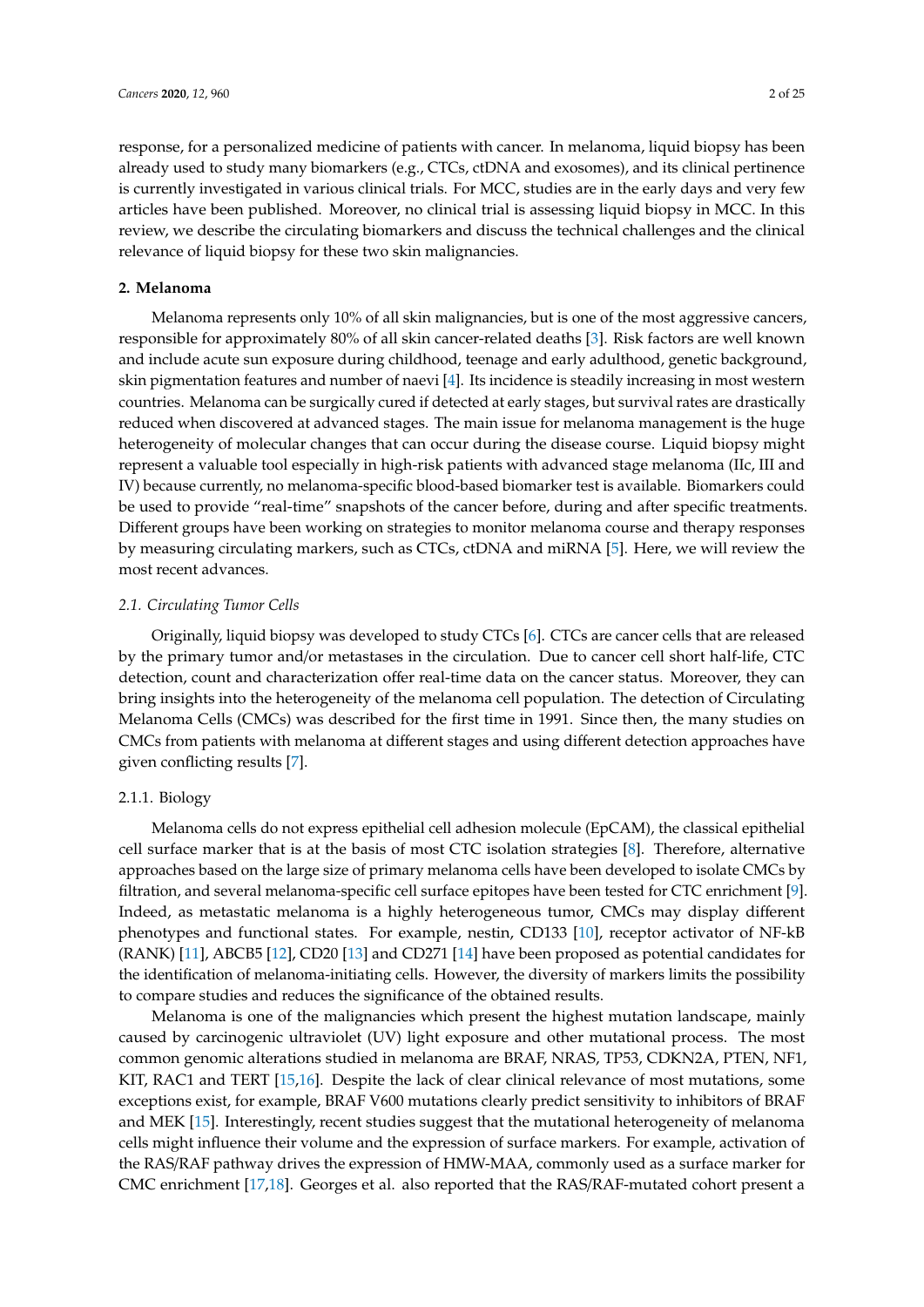larger proportion of surface marker-positive cells (e.g., CSPG4/MCAM) compared to the non-RAF/RAS mutated cohort and concluded that the positive enrichment method based on surface markers could be biased by the mutational status of the cells which lead to the loss of subsets of CTCs [19]. On the other hand, treatment with BRAF inhibitors decreases the volume of enlarged BRAF-mutated melanoma cells in a glucose-dependent manner [20].

CTC analysis showed not only their genomic heterogeneity and phenotypic diversity, but also their ability to form clusters and to escape the immune system [21]. Indeed, CMCs can be detected as circulating clusters [22]. Studies in other cancer types demonstrated that in clusters, CTCs display a higher metastatic potential with longer survival and reduced apoptosis following dissemination despite a faster clearance [23,24]. Concerning the immune system escape, it is well known that programmed death-ligand 1 (PD-L1)-positive cancer cells are not detected and destroyed by immune cells because its expression hinders their recognition as tumor cells [25]. This observation led to the development of immune checkpoint inhibitors, antibodies against PD-L1 and its receptor PD-1, with a remarkable clinical response in different malignancies, particularly in melanoma.

#### 2.1.2. Technological Challenges

In the first studies on CMCs, reverse transcription-polymerase chain reaction (RT-PCR) techniques were used to amplify different melanoma-specific transcripts. Several studies have showed that CTC detection is associated with disease progression in patients with advanced melanoma [26–31]. However, the use of CTC data for the management of patients with melanoma has not been incorporated in the clinical practice, probably because different, non-standardized methodologies were used.

During the last decade, the CellSearch<sup>®</sup> system (Menarini Silicon Biosystems Inc), a standardized, US Food Drug Administration (FDA)-cleared methodology for CTC detection (for metastatic breast, colon and prostate cancer) has been intensively evaluated as a prognostic tool in patients with different metastatic solid tumors. A CellSearch® Circulating Melanoma Cell Kit is also available. Despite the limited number of studies on this kit, they all reported similar results: detection of two or more CMCs in approximately 25% of patients with metastatic melanoma, and significant association of CMC detection with overall survival (OS) [9,32,33].

In parallel, many other new technologies have been developed to overcome the challenge of CMC detection. Different microfluidic chips and biosensors have been tested in patients with melanoma [34–40]; however, the multiplicity of procedures reduces their potential clinical utility, like previously observed for RT-PCR-based methods.

Another very new and interesting technology might overcome the low sensitivity of the available CTC assays by analyzing larger blood volumes. For instance, the in vivo photoacoustic flow cytometry platform uses a high pulse rate laser and focused ultrasound transducers for transcutaneous label-free detection of CMCs. This method is called "Cytophone platform", and detected individual CMCs, clots and CMC-clot emboli in 27 of the 28 patients with melanoma under study [22].

#### 2.1.3. Clinical Relevance

CMCs as liquid biopsy are not routinely used in clinical practice because of the lack of robust and consistent results. As discussed before, the variety of technologies diminish the statistical power of the collected data. Furthermore, reproducible results, like those obtained with the CellSearch® CMC kit, are not yet of clinical interest because they evaluated the association between CMCs and OS only in patients with advanced disease and short survival probability and should be expanded to patients with non-metastatic melanoma.

Most of the previously described technologies have been tested in patient cohorts enrolled in clinical trials to validate their potential clinical application. Among the eleven studies currently registered in the *ClinicalTrials.gov* database (Table 1), five are devoted to the technological validation and OS evaluation in patients with metastatic melanoma. This specific population is often preferred for the validation of new technologies because it is more likely to find high CMC numbers in patients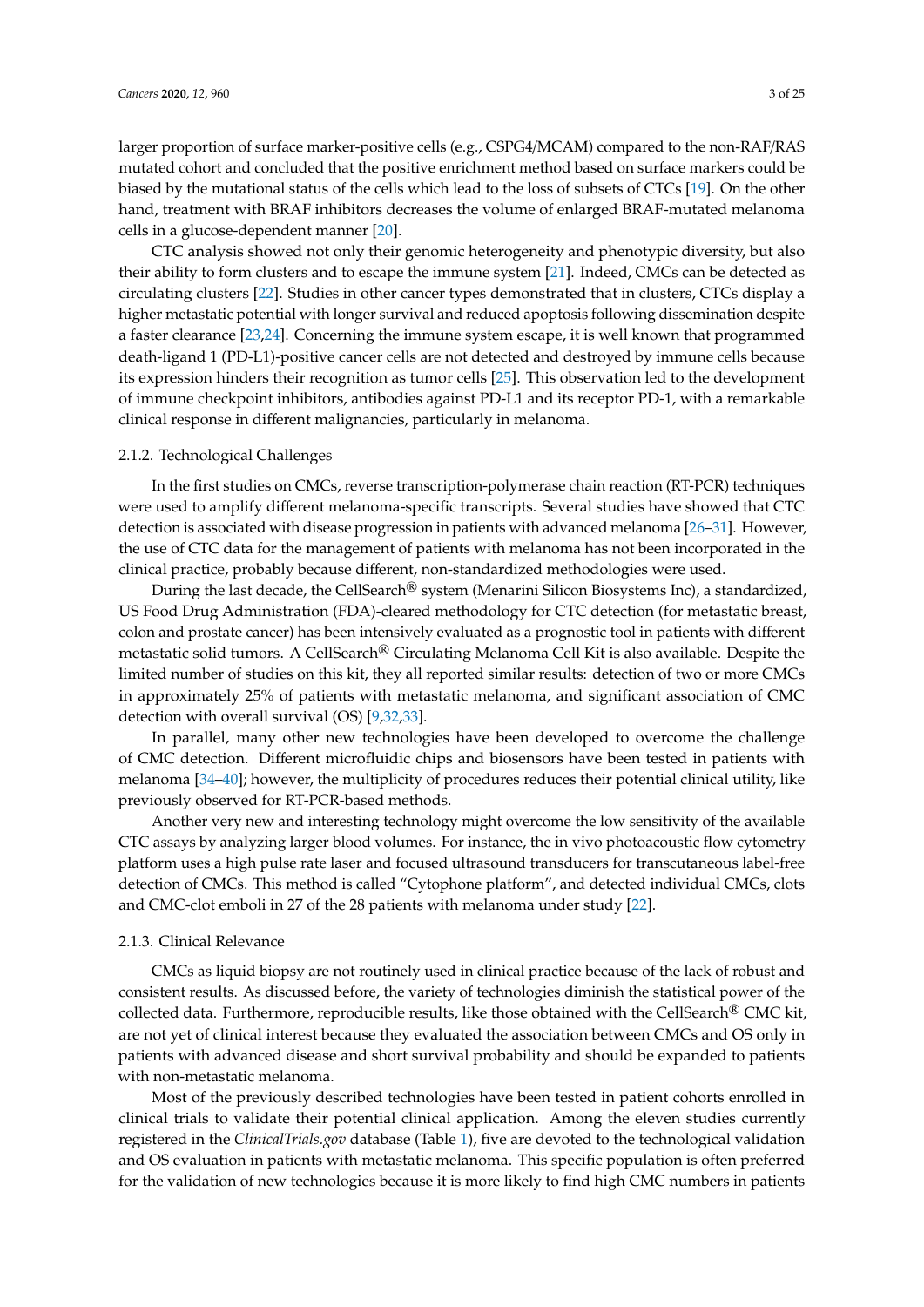with metastatic melanoma. The other six studies listed in the *ClinicalTrials.gov* database are assessing CTCs as biomarkers for monitoring the therapy response. The goal is to identify a biomarker that can predict therapy failure before clinical relapse. For instance, changes in the number of CTCs might reflect the treatment efficacy.

Indeed, in these last years, several innovative systemic therapies for the treatment of metastatic melanoma have emerged and novel first-line therapies have replaced conventional treatments. The FDA has approved several inhibitors that target the proto-oncogene serine/threonine-protein kinase BRAF mutated at V600E (BRAFV600E) and mitogen-activated protein kinase (MEK), as well as immune checkpoint inhibitors against cytotoxic T-lymphocyte associated protein 4 (CLTA-4) and PD-1 for the management of patients with advanced-stage melanoma [41]. These therapies have greatly improved the OS of patients with advanced disease; however, some patients will not benefit from these treatments, and many will become resistant [42]. For example, although most patients responded well in the beginning of treatment to BRAF inhibitors, a rapid development of drug resistance has been observed while anti-CTLA4 or anti-PD1 treatment demonstrated a durable response but only in a small fraction of patients (20–30% in monotherapy). With the widening of the indications for these therapies, clinicians are often faced with decisions concerning the clinical benefits relative to the risk of adverse events and the costs of these treatments.

Interestingly, a new study evaluated whether PD-L1 expression on CTCs can serve as a predictive biomarker of clinical benefit and response to the anti-PD-1 treatment pembrolizumab on melanoma patients [43]. Their results showed better response rates in patients with PD-L1<sup>+</sup> CTCs at baseline and an enhanced progression-free survival (PFS) at 12 months for PD-L1<sup>+</sup> CTC patients compared with PD-L1<sup>−</sup> CTC patients. These data suggest that PD-L1 expression on CTC may predict response to pembrolizumab in advanced melanoma patients. Even if these results need further validation in a larger cohort of patients, they indicate that liquid biopsy might be a useful tool to stratify patients more likely to respond to immunotherapy.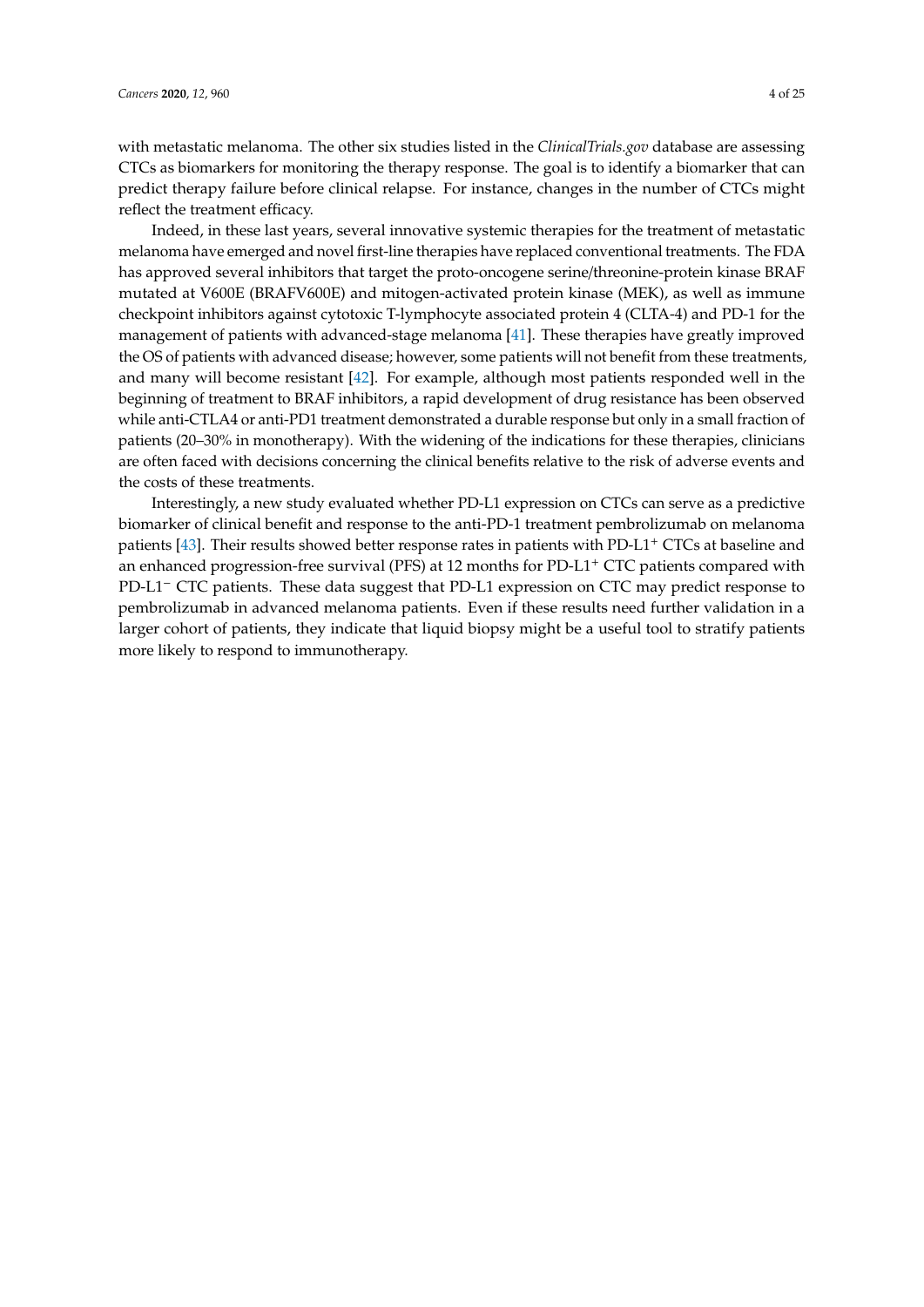| $\mathbf{N}^\circ$ | <b>Status</b>          | <b>Study Title</b>                                                                                                           | Cancer                             | Location                                                                                                | Outcomes                                                                 | Measurements                                                                |
|--------------------|------------------------|------------------------------------------------------------------------------------------------------------------------------|------------------------------------|---------------------------------------------------------------------------------------------------------|--------------------------------------------------------------------------|-----------------------------------------------------------------------------|
| 1                  | Completed              | Culture and Characterization of Circulating Tumor<br>Cells (CTC) in Melanoma and Other Cancers                               | Melanoma and<br>other cancers      | Comprehensive Cancer Centers<br>of Nevada<br>Las Vegas, Nevada, United States                           | Technological validation<br>Survival evaluation                          | CTC culture and analysis                                                    |
| $\overline{2}$     | Completed              | Study of Circulating Tumor Cells Before and After<br>Treatment in Patients with Metastatic Melanoma                          | Metastatic<br>Melanoma             | CHU of Nice, Nice, France                                                                               | CTC evaluation from pre- to<br>post-treatment<br>Survival evaluation     | CTC analysis<br>Treatment follow-up                                         |
| 3                  | Recruiting             | Biomarker Analysis Using Circulating Tumor Cells<br>in Patients with Melanoma                                                | Melanoma Stage<br>I-IV             | Abramson Cancer Center of the<br>University of Pennsylvania<br>Philadelphia, Pennsylvania,              | CTC evaluation during treatment                                          | CTC analysis                                                                |
|                    |                        |                                                                                                                              |                                    | <b>United States</b>                                                                                    |                                                                          | Treatment follow-up                                                         |
| $\overline{4}$     | Completed              | Circulating Tumor Cells and Melanoma:<br>Comparing the EPISPOT and CellSearch<br>Techniques                                  | Metastatic<br>Melanoma             | CHU of Montpellier, Montpellier,<br>France                                                              | Technological validation                                                 | CTC analysis                                                                |
|                    |                        |                                                                                                                              |                                    | CHU of Nîmes, Nîmes, France                                                                             | Survival evaluation                                                      |                                                                             |
| 5                  | Recruiting             | In Vivo Real-time Detection of Circulating<br>Melanoma Cells                                                                 | Melanoma Stage<br>$I-IV$           | University of Arkansas for<br><b>Medical Sciences</b><br>Little Rock, Arkansas, United<br><b>States</b> | Technological validation                                                 | CTC analysis                                                                |
| 6                  | Recruiting             | Ex Vivo Expansion of Circulating Tumor Cells as a<br>Model for Cancer Predictive Pharmacology                                | Melanoma<br>Stage III-IV           | Saint-Louis Hospital<br>Paris, France                                                                   | Therapeutic response<br>Survival evaluation                              | CTC culture and analysis                                                    |
| 7                  | Unknown <sup>+</sup>   | Concurrent Ipilimumab and Stereotactic Ablative<br>Radiation Therapy (SART) for Oligometastatic But<br>Unresectable Melanoma | Melanoma Stage<br>III-IV           | Comprehensive Cancer Centers<br>of Nevada Las Vegas, Nevada,<br><b>United States</b>                    | Therapy and Survival evaluation<br>Safety and Tolerability<br>evaluation | Gene mutations, serum<br>markers and CTC<br>analysis<br>Treatment follow-up |
| 8                  | Active, not recruiting | Molecular Characterization of Advanced Stage<br>Melanoma by Blood Sampling                                                   | Metastatic<br>Melanoma             | CHU of Reims<br>Reims, France                                                                           | Technological validation<br>Survival evaluation                          | ctDNA and CTC analysis                                                      |
| 9                  | Recruiting             | Lymphodepletion Plus Adoptive Cell Transfer with<br>or Without Dendritic Cell Immunization in Patients                       | Metastatic<br>Melanoma             | University of Texas MD<br>Anderson Cancer Center                                                        | Therapy and Survival evaluation                                          | T cells and CTC analysis                                                    |
|                    |                        | With Metastatic Melanoma                                                                                                     |                                    | Houston, Texas, United States                                                                           |                                                                          | Treatment follow-up                                                         |
| 10                 | Completed              | High-activity Natural Killer Immunotherapy for<br>Small Metastases of Melanoma                                               | Metastatic<br>Melanoma             | Fuda Cancer Institute of Fuda<br>Cancer Hospital                                                        | Therapy and Survival evaluation                                          | Serum markers,<br>lymphocytes and CTC<br>analysis                           |
|                    |                        |                                                                                                                              |                                    | Guangzhou, Guangdong, China                                                                             |                                                                          | Treatment follow-up                                                         |
| 11                 | Unknown <sup>+</sup>   | Circulating Melanoma Cells in Metastatic Patients<br>Treated with Selective BRAF Inhibitors                                  | Metastatic<br>Melanoma             | Istituto Oncologico Veneto<br><b>IRCCS</b><br>Padova, Italy                                             | CTC evaluation during treatment                                          | <b>CTC</b> Analysis                                                         |
|                    |                        | $\alpha$                                                                                                                     | $\sim$ $\sim$ $\sim$ $\sim$ $\sim$ | $\mathbf{r}$<br>$\mathbf{r}$                                                                            | Survival evaluation<br>$\mathbf{r}$                                      | Treatment follow-up                                                         |

CHU: University hospital center, CTC: circulating tumor cell, ctDNA: circulating tumor DNA.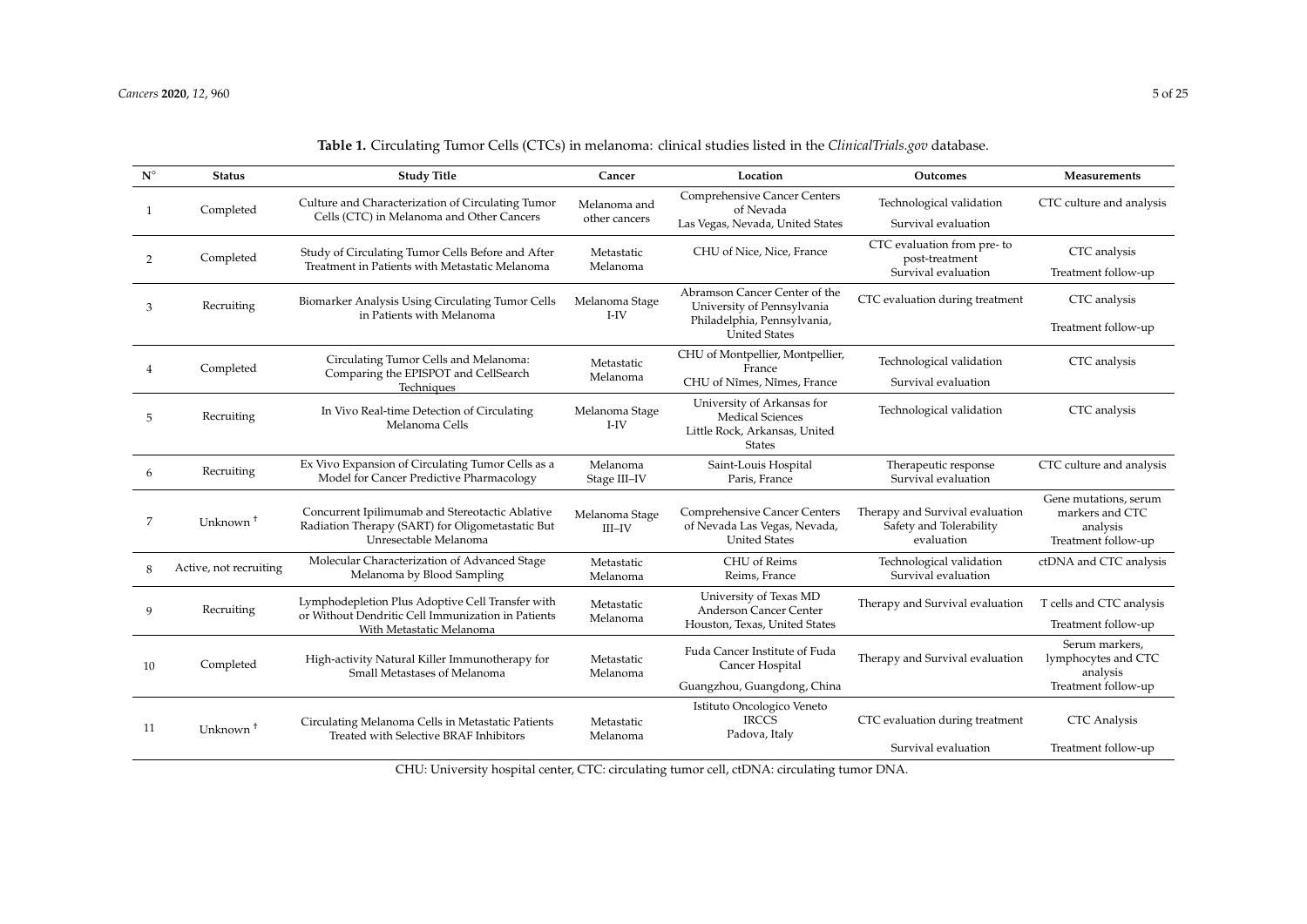#### *2.2. Circulating Tumor DNA*

Among the many biomarkers used in melanoma, ctDNA is already considered a valuable tool for monitoring the therapy response [44–46]. For instance, it has been shown that the increase of ctDNA level in the plasma of patients with BRAF-mutated melanoma treated with targeted therapies precedes the detection of relapses by imaging and by clinical evaluation [47]. Moreover, the main explanation for targeted therapy failure is the emergence of new mutations in cancer cells that can bypass the initial molecular targets. Therefore, ctDNA might help to determine the new mutation landscape and to define new personalized therapeutic orientations. Finally, ctDNA can also be a source of genetic material for additional molecular investigations [3], including the longitudinal follow-up of the epigenetic profile during the disease course.

#### 2.2.1. Biology

The term ctDNA defines short DNA fragments (<166 pb) that are released from cancer cells in the circulation. They are a part of the cell-free DNA (cfDNA) present in plasma, usually released from cells in a state of apoptosis or necrosis. In cancer, the cell turn-over increases and leads to higher cfDNA amounts in plasma [48]. Several studies showed that ctDNA is a good biomarker for the follow-up of patients with metastatic cancer [49–52]. Indeed, due to it short half-life (about 2 h), it is representative of the real-time molecular changes in the tumor [53] and might alert about the emergence of new mutations. CtDNA has been used as a biomarker in patients with breast [54,55], colon [56] and lung [57,58] cancer, and its presence has been linked to the diagnosis [59,60], prognosis [61–63] and also follow-up of the disease [50,64–68]. CtDNA level has been associated with the overall response rate and also with PFS [47,69]. It also reflects the tumor mutational burden [70]. Therefore, ctDNA has a clinical value for cancer surveillance [47,71].

#### 2.2.2. Technological Challenges

As plasma contains a huge amount of biological material (e.g., cfDNA from healthy cells, exosomes.), technologies must be very sensitive to detect the low concentration of ctDNA relative to all the circulating DNA released from non-tumor cells. Technologies must also be sensitive enough to detect single-nucleotide mutations present at low frequency in ctDNA. In their review, Diefenbach et al. [72] listed the methods used to detect ctDNA in patients with melanoma and classified them in two main groups: PCR-based and sequencing-based methods. In the first group, droplet digital PCR [73,74] is sensitive, but needs the previous knowledge of the genetic rearrangements [75], like allele-specific PCR and the Beads, Emulsion, Amplification, Magnetics (BEAMing) digital PCR methods [76]. To try to improve detection of ctDNA mutation, such as BRAF or KRAS, some methods were developed, such as the Allele-Specific Locked Nucleic Acid Quantitative PCR (ASLNAqPCR) [77]. This method will block the amplification of wild-type sequences and the mutated sequences will then be increased and detection will be easier. Next-generation sequencing (NGS)-based approaches have the same limitations of PCR-based methods concerning the low abundance of ctDNA compared with standard sequencing samples. Among these methodologies, the Illumina, Thermofisher Ion Torrent and Roche sequencing platforms have already been used for ctDNA analysis in patients with melanoma. The cost of whole-genome and whole-exome sequencing is also a limitation and more targeted sequencing approaches could be envisaged [72]. In addition, as the typical NGS panels target common somatic driver mutations of cancer, some mutations linked to possible further resistance to treatment could also be included, such as those found in the *BRAF* and *NRAS* genes. Their detection could help to adapt the treatment for personalized medicine. To deal with the low abundance of ctDNA in the whole plasma, many rounds of PCR are needed to analyze ctDNA and differentiate it from other DNA sources. However, many PCR cycles could induce amplification mistakes. Some bioinformatic tools were developed to allow to distinguish ctDNA original mutations from PCR mistakes. For example, Duplex Sequencing (DS) based on barcode, integrated digital error suppression (iDES) which combine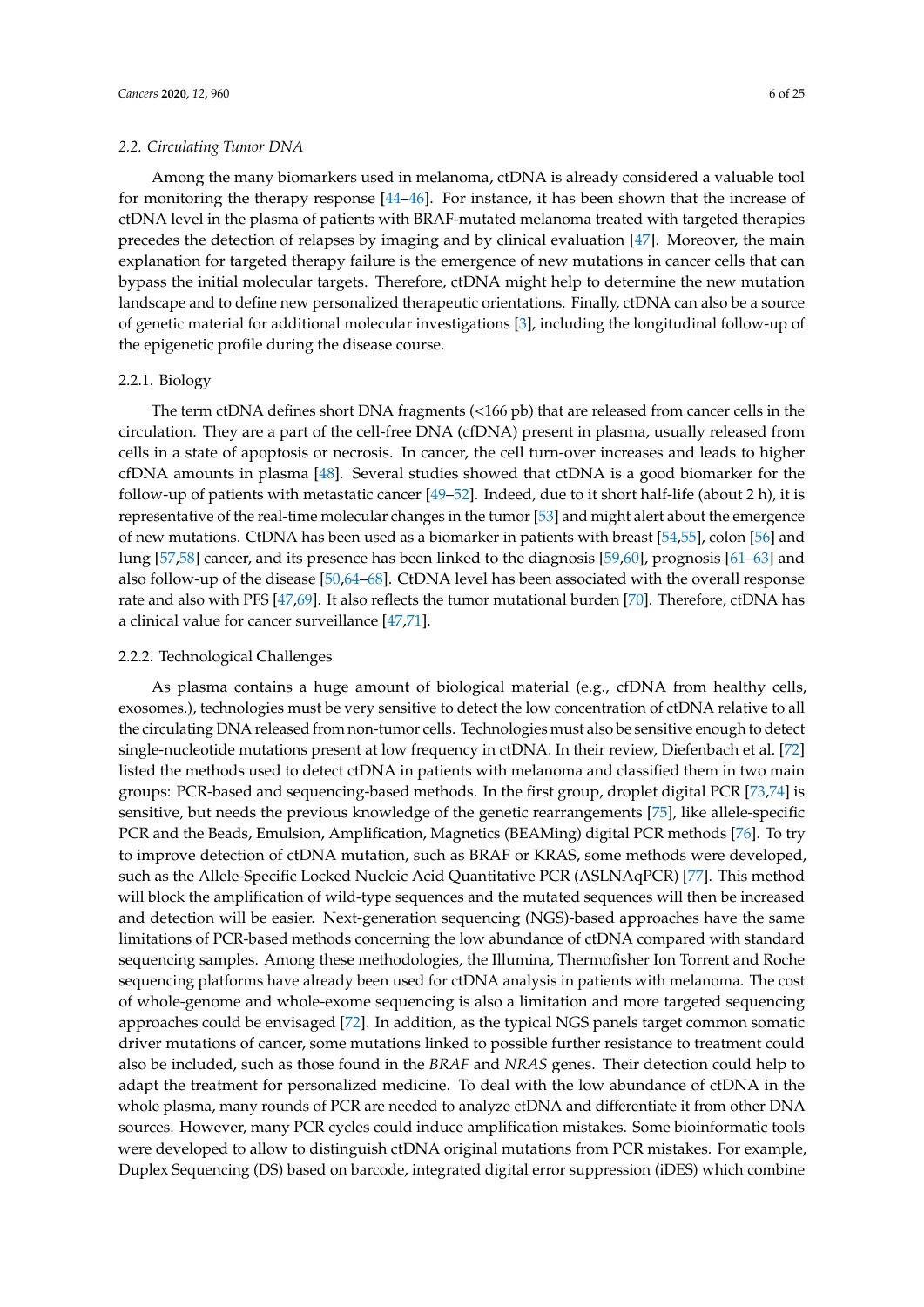DS and a second background polishing, based on a healthy donor background model, or also PCR Error Correction (PEC), who discard redundancies on reads after alignment and allow to detect original reads [78]. All these computational tools will help to deal with the technological challenges of low-abundance ctDNA and permit to detect single nucleotide mutations to better adapt medicine for each patient.

#### 2.2.3. Clinical Relevance

CtDNA can help to determine the tumor genetic heterogeneity and can be used as a biomarker for patient follow-up and the early detection of relapse. As ctDNA comes directly from the tumor and can reflect the mutational burden, it could specifically identify therapeutic targets, particularly when the solid tumor is not accessible. Relapse in patients with advanced melanoma (IIc, III and IV) could be monitored by following the ctDNA level. For example, an initial low level of ctDNA harboring the BRAF<sup>V600E</sup> mutation has been linked to better OS in patients with melanoma, while high level at diagnosis has been associated with shorter PFS and OS. Likewise, low ctDNA level at diagnosis is a good predictor of the response to immunotherapy in patients with advanced disease [76]. Conversely, ctDNA increase during treatment might reflect primary or secondary resistance to that targeted therapy. Moreover, clinical response of metastatic patients treated with PD-1 inhibitors can be monitored by levels of ctDNA, as the level of ctDNA at the initiation can be predictive of treatment response. It has been demonstrated that undetectable ctDNA level at baseline, as well as a decrease > 50% 3 weeks after treatment initiation are associated with better OS and PFS [79,80]. Concerning ctDNA molecular features, mutations in the *BRAF*, *NRAS*, *KIT* and *TERT* genes are considered melanoma-driving mutations and their detection could help to adapt the strategy for patient monitoring. Indeed, tumor progression mostly correlates with an increase of ctDNA with the same mutation, usually BRAF<sup>V600E</sup> [3].

Currently, 16 clinical trials can be retrieved from the *ClinicalTrials.gov* database using the key words "melanoma" and "circulating DNA", of which 11 are still open. Among these ongoing studies, six are assessing ctDNA prognostic value (for example, *BRAF*- or *NRAF*-mutated ctDNA), three are evaluating methods for ctDNA quantification and mutation detection and two are monitoring ctDNA level changes over time and their relationship with treatments (Table 2).

In conclusion, ctDNA is a potential biomarker for the management and follow-up of patients with melanoma, although the optimization and standardization of the detection and analysis methods must be refined to obtain clinically significant results. Indeed, the many different approaches to detect ctDNA introduce experimental bias that prevents obtaining meaningful and robust data on ctDNA clinical relevance. Therefore, the standardization of the methods to detect ctDNA in patients with melanoma is mandatory before its implementation for the routine follow-up of patients as part of personalized medicine.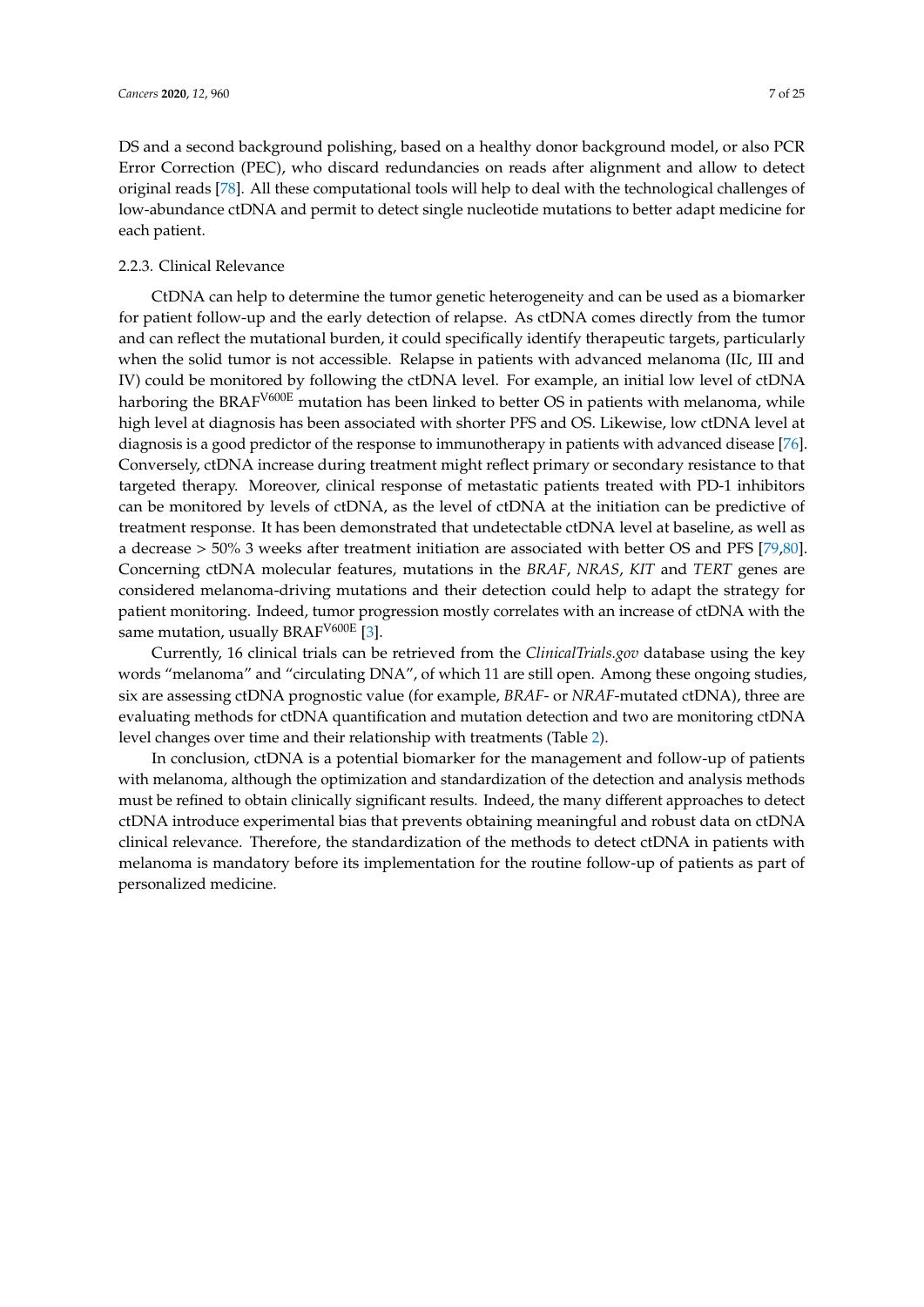| $N^{\circ}$ | <b>Status</b>             | <b>Study Title</b>                                                                                                                                                                               | Cancer                                      | Location                                                                                                                                             | Outcomes                                                            | Measurements                                                         |
|-------------|---------------------------|--------------------------------------------------------------------------------------------------------------------------------------------------------------------------------------------------|---------------------------------------------|------------------------------------------------------------------------------------------------------------------------------------------------------|---------------------------------------------------------------------|----------------------------------------------------------------------|
|             | Completed                 | Circulating Cell-free DNA in Metastatic Melanoma<br>Patient: Mutational Analyses in Consecutive<br>Measurement Before and After Chemotherapy                                                     | Metastatic<br>melanoma                      | CHU of Nice<br>Nice, France                                                                                                                          | Therapeutic response                                                | ctDNA mutational<br>burden analysis                                  |
| 2           | Completed                 | A Study to Detect V-Raf Murine Sarcoma Viral<br>Oncogene Homolog B1 (BRAF) V600 Mutation on<br>Cell-Free Deoxyribonucleic Acid (cfDNA) from<br>Plasma in Participants with Advanced Melanoma     | Metastatic<br>melanoma                      | UZ Brussel, Brussel, Belgium<br>Institute Jules Bordet, Brussel, Belgium<br>CHIREC Edith Cavell, Brussel, Belgium<br>(and 11 more)                   | Therapy response<br>duration<br>Survival evaluation                 | <b>BRAF</b> mutation<br>measurement                                  |
| 3           | Active, not<br>recruiting | Detection of Plasmatic Cell-free BRAF and NRAS<br>Mutations: a New Tool for Monitoring Patients with<br>Metastatic Malignant Melanoma Treated with<br>Targeted Therapies or Immunotherapy (MALT) | Melanoma stage<br>$III$ -IV                 | CHU of Nice<br>Nice, France                                                                                                                          | Technological<br>validation<br>ctDNA evaluation<br>during treatment | <b>BRAF</b> and NRAF<br>mutation<br>measurement<br>Measure follow-up |
|             | Completed                 | Use of Exome Sequence Analysis and Circulating<br>Tumor in Assessing Tumor Heterogeneity in BRAF<br>Mutant Melanoma                                                                              | <b>BRAF-mutated</b><br>Melanoma             | Princess Margaret Cancer Centre<br>Toronto, Ontario, Canada                                                                                          | ctDNA evaluation                                                    | ctDNA pre- and<br>post-mortem and<br>metastases analysis             |
| 5           | Recruiting                | Biomarkers for the Activity of Immune Checkpoint<br>Inhibitor Therapy in Patients with Advanced<br>Melanoma                                                                                      | Metastatic<br>melanoma                      | <b>UZ</b> Brussel<br>Jette, Brabant, Belgium                                                                                                         |                                                                     | Treatment follow-up                                                  |
| 6           | Active, not<br>recruiting | Vemurafenib and Cobimetinib Combination in BRAF<br>Mutated Melanoma with Brain Metastasis                                                                                                        | Metastatic<br>melanoma                      | CHU of Bordeaux, Bordeaux, France<br>CHU Ambroise Paré, Boulogne, France<br>CHU Brest Hôpital Morvan, Brest, France<br>(and 14 more)                 | Therapy and Survival<br>evaluation                                  | Treatment follow-up<br>ctDNA mutation rate                           |
| 7           | Recruiting                | CAcTUS-Circulating Tumor DNA Guided Switch                                                                                                                                                       | Metastatic<br>melanoma                      | The Christie NHS Foundation Trust<br>Manchester, United Kingdom                                                                                      | Therapeutic response                                                | ctDNA level<br>measurement<br>Treatment follow-up                    |
| 8           | Active, not<br>recruiting | Low-Dose Ipilimumab With Pembrolizumab in<br>Treating Patients with Melanoma that has Spread to<br>the Brain                                                                                     | Metastatic<br>melanoma and<br>other cancers | MD Anderson Cancer Center<br>Houston, Texas, United States                                                                                           | Therapy and Survival<br>evaluation                                  | ctDNA level<br>measurement                                           |
| 9           | Recruiting                | Therapeutic Drug Monitoring of BRAF-Mutated<br>Advanced Melanoma                                                                                                                                 | Metastatic<br>melanoma                      | Hôpital de Mercy, Ars-Laquenexy, Fr<br>CHRU Nancy, Vandœuvre-lès-Nancy, Fr<br>Institut de Cancérologie de Lorraine (ICL),<br>Vandœuvre-lès-Nancy, Fr | Therapy and ctDNA<br>evaluation                                     | ctDNA level<br>measurement<br>Treatment follow-up                    |
| 10          | Recruiting                | Bevacizumab and Atezolizumab with or without<br>Cobimetinib in Treating Patients with Untreated<br>Melanoma Brain Metastases                                                                     | Metastatic<br>melanoma                      | <b>MD Anderson Cancer Center</b><br>Houston, Texas, United States                                                                                    | Therapy evaluation                                                  | ctDNA level<br>measurement                                           |

**Table 2.** CtDNA in melanoma: clinical studies listed in the *ClinicalTrials.gov* database.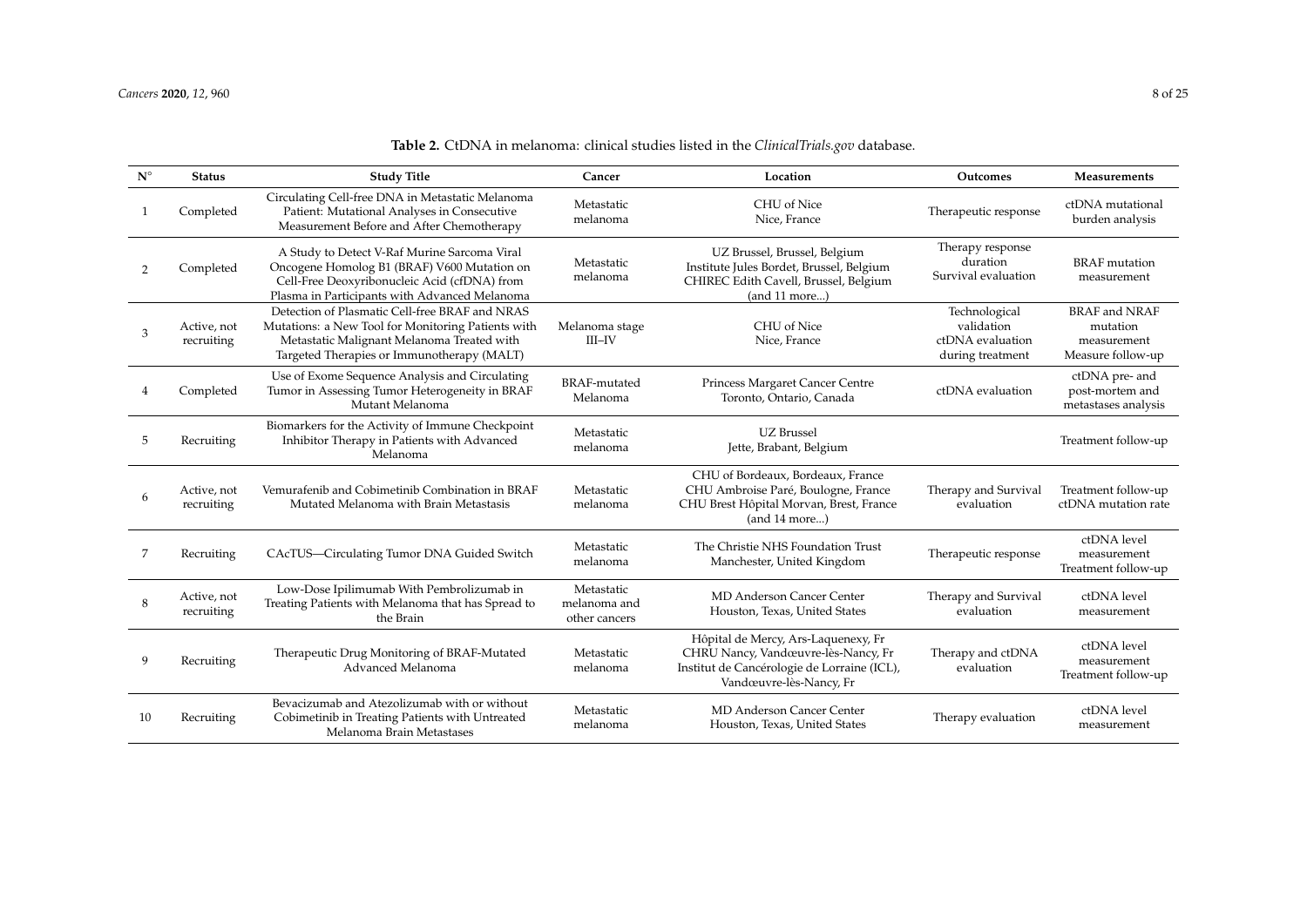| $N^{\circ}$ | <b>Status</b>             | <b>Study Title</b>                                                                                                                                                                                                                | Cancer                              | Location                                                                                                                                                                                                          | Outcomes                           | <b>Measurements</b>                        |
|-------------|---------------------------|-----------------------------------------------------------------------------------------------------------------------------------------------------------------------------------------------------------------------------------|-------------------------------------|-------------------------------------------------------------------------------------------------------------------------------------------------------------------------------------------------------------------|------------------------------------|--------------------------------------------|
| 11          | Active, not<br>recruiting | Molecular Characterization of Advanced Stage<br>Melanoma by Blood Sampling                                                                                                                                                        | Metastatic<br>melanoma              | Chu of Reims<br>Reims, France                                                                                                                                                                                     | <b>Biomarkers</b><br>significance  | ctDNA analysis                             |
| 12          | Recruiting                | Liquid Biopsy Evaluation and Repository<br>Development at Princess Margaret                                                                                                                                                       | Cancer or high<br>risk of cancer    | Princess Margaret Cancer Centre<br>Toronto, Ontario, Canada                                                                                                                                                       | Protocol development               | ctDNA analysis                             |
| 13          | Active, not<br>recruiting | Clinical Trial to Evaluate the Efficacy of Vemurafenib<br>in Combination with Cobimetinib (Continuous and<br>Intermittent) in BRAFV600-Mutation-Positive<br>Patients With Unresectable Locally Advanced or<br>Metastatic Melanoma | Melanoma stage<br>$III$ - $IV$      | Hospital Universitario Donostia, San Sebastián,<br>Guipuzcoa, Spain<br>Hospital General Universitario Santa Lucía,<br>Cartagena, Murcia, Spain<br>Hospital Clínic de Barcelona, Barcelona, Spain<br>(and 15 more) | Therapy and Survival<br>evaluation | ctDNA analysis                             |
| 14          | Active, not<br>recruiting | Selection Pressure and Evolution Induced by Immune<br>Checkpoint Inhibitors and Other Immunologic<br>Therapies                                                                                                                    | Neuroendocrine<br>metastatic tumors | Princess Margaret Cancer Centre<br>Toronto, Ontario, Canada                                                                                                                                                       | Therapy and ctDNA<br>evaluation    | ctDNA analysis                             |
| 15          | Recruiting                | Circulating Tumor DNA Exposure in Peripheral<br><b>Blood</b>                                                                                                                                                                      | Cancer stage 0 - IV                 | University of Arizona Cancer Center, Tucson,<br>Arizona, US<br>Florida Hospital Celebration Health,<br>Celebration, Florida, US<br>Orlando Health UF Health Cancer Center,<br>Orlando, Florida, US (and 3 more)   | Protocol development               | ctDNA level<br>measurement and<br>analysis |

**Table 2.** *Cont.*

CHU: University hospital center, UZ: Universitair Ziekenhuis, NHS: National Health Service, CTC: circulating tumor cell, ctDNA: circulating tumor DNA, Fr: France, US: United-States, UF: University of Florida.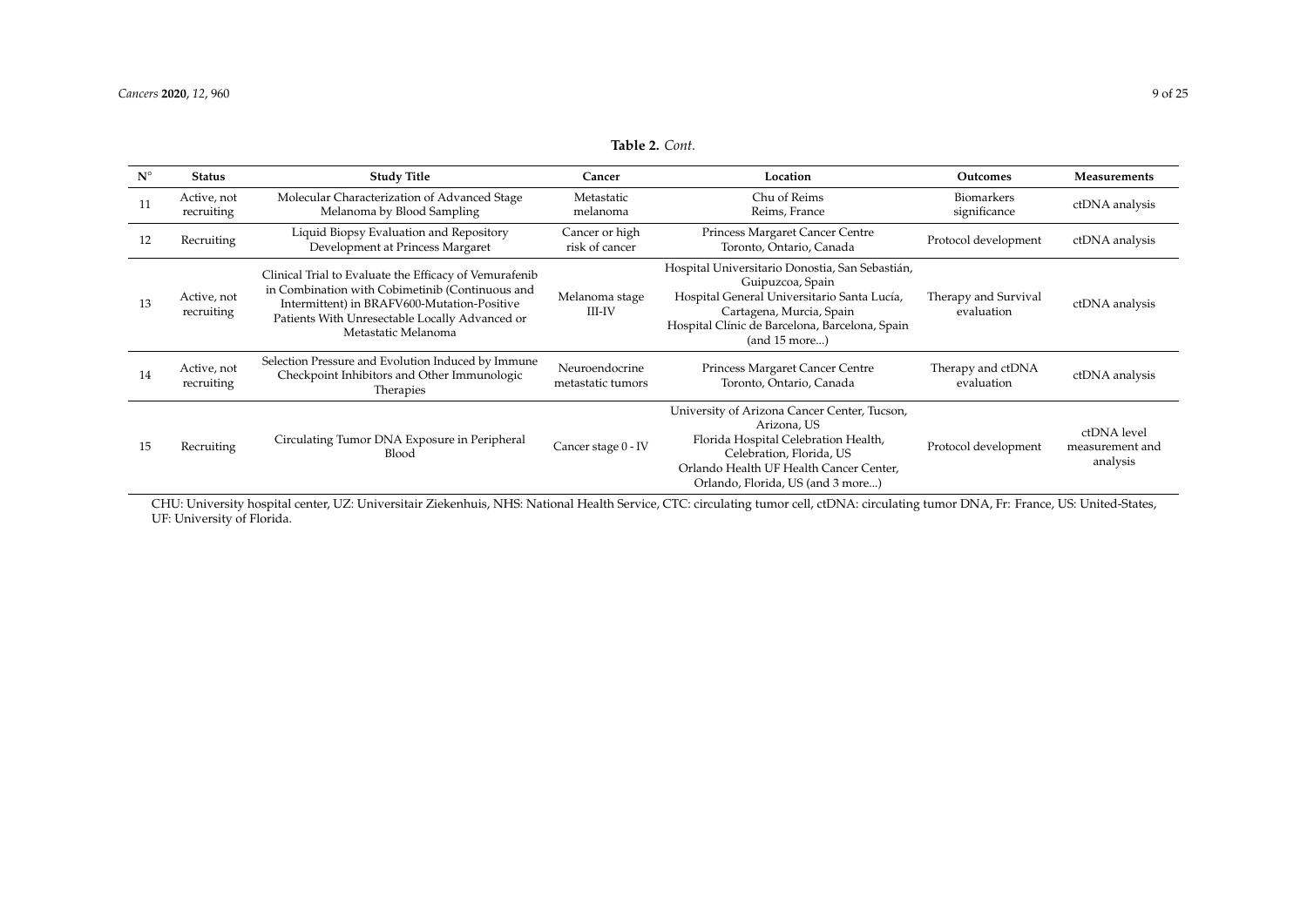#### *2.3. Other Circulating Biomarkers*

#### 2.3.1. Proteins

Several serum proteins might have diagnostic and prognostic value for melanoma, including lactate dehydrogenase (LDH), S100B and melanoma-inhibiting activity (MIA). However, according to the staging system by the American Joint Committee on Cancer, LDH is the only circulating protein with significant prognostic value in melanoma [81]. Specifically, elevated LDH concentration in patients with stage IV melanoma correlates with poor survival [82], and is a clinically significant factor associated with response, PFS and OS in patients treated with targeted [83] and immune therapies [84,85]. However, it is of clinical interest only for patients with metastatic melanoma.

Among the proteins expressed and released by melanoma cells, the S100 family is the most studied [86,87]. S100B expression is increased in melanoma cells compared with melanocytes [82], and can be used for the staging of metastatic malignant melanoma by immunohistochemistry [88]. Moreover, serum S100B level is increased in patients with melanoma, independent of the cancer stage [89,90]. Its expression is clearly correlated with the presence of metastases, tumor burden, prognosis and survival [91,92]. S100B could also serve as a strong baseline marker of OS in patients with melanoma receiving anti-CTLA4 and/or anti-PD-1 antibodies [93,94].

MIA is a soluble protein expressed by malignant melanoma cells [95]. This protein was proposed as a diagnostic serum marker of melanoma progression because the MIA ELISA (Enzyme-linked immunosorbent assay) could correctly classify 100% of the investigated serum samples of patients with stage III and stage IV melanoma [96]. However, in a study that compared different serum proteins in 373 patients with melanoma, serum S100B showed the highest sensitivity for newly diagnosed metastases (0.86), followed by MIA (0.80), LDH (0.48) and albumin (0.15). Conversely, MIA displayed the lowest specificity (0.62) compared with albumin (0.99), LDH (0.98) and S100B (0.91) [97]. Similar results were reported by a more recent study in patients with stage II melanoma [98]. Therefore, MIA does not offer more advantages compared with S100B and LDH.

#### 2.3.2. Circulating MicroRNAs

Circulating miRNAs are emerging as potential non-invasive biomarkers for melanoma. miRNAs are directly released in the blood circulation during tumor cell apoptosis or necrosis, but also by cells via extracellular vesicles including exosomes, micro-vesicles and apoptotic bodies, which prevent their degradation by serum and plasma RNases [99]. In the blood, circulating miRNAs are associated with lipid particles, and/or are bound by protective proteins, such as argonaute-2 (AGO2) and nucleophosmin. Therefore, circulating miRNAs are very stable. Although miRNAs are present at extremely low concentrations in the circulation, they can be detected by standard techniques, including real-time quantitative RT-PCR.

During the last decade, it has become increasingly clear that miRNA expression dysregulation in human malignancies directly contributes to the acquisition of cancer hallmarks [100]. Indeed, miRNAs play a critical role in the regulation of many cancer-relevant processes, such as cell proliferation, migration and apoptosis, by regulating the expression of oncogenes (tumor-suppressor miRNAs) and tumor-suppressor genes (oncogenic miRNAs).

Several reviews have highlighted the role of miRNAs as potential diagnostic and prognostic biomarkers and as key molecular regulators in melanoma development [101–103]. For example, miR-137 is a well-established tumor suppressor miRNA often downregulated in melanoma and in many other cancer types. Its downregulation has been associated with poor prognosis in patients with melanoma [104]. This is not surprising because miR-137 inhibits invasion and migration of melanoma cell lines by directly targeting oncogenes, including the transcription factors TBX3, EZH2, c-MET and Y box-binding protein 1 (YB1) [105,106].

Several efforts have been made to identify circulating miRNAs that may be used as diagnostic and prognostic biomarkers for melanoma; however, due to the variety of profiling platforms and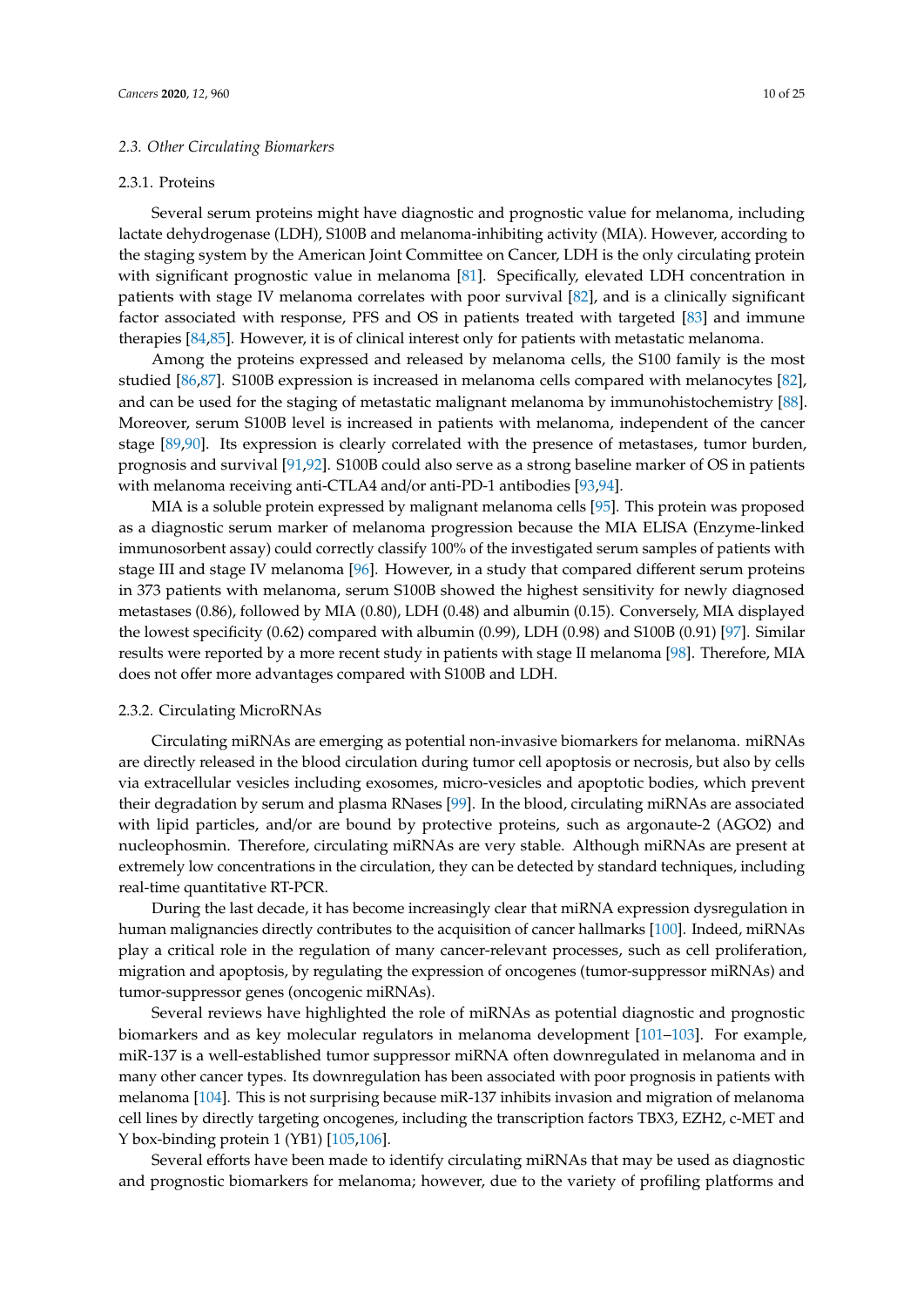inputs, and the different techniques for serum and plasma preparation, RNA extraction, quality control, normalization and statistical evaluation, the results of the different studies show limited consistency.

#### 2.3.3. Exosomes

Melanoma cells produce various types of extracellular vesicles (EV), including micro-vesicles, apoptotic bodies and exosomes. The specific EV content and role in recipient cells depend on their molecular composition that is determined by their cell of origin. Cell type-specific proteins, lipids and nucleic acids can be detected in the respective EV populations, and this explains their prognostic and diagnostic value in specific conditions, including different cancer types [107]. Currently, few markers (i.e., TSG101, syntenin and the simultaneous expression of three tetraspanins (CD9, CD63 and CD81)) allows for distinguishing exosomes from other EVs, such as micro-vesicles and apoptotic bodies [108]. It is thought that exosomes secreted by cancer cells have critical roles in several tumor-related biological processes by promoting (1) survival and growth of the primary tumor through cell–cell communications between tumor and non-tumor cells, (2) tumor invasion through extracellular matrix remodeling and (3) angiogenesis [109]. Tumor-derived exosomes may also modulate the immune cell behavior, by dampening the anti-tumor immune response and promoting melanoma progression [109]. Conversely, exosomes secreted by immune cells may modulate melanoma cell behavior and exert therapeutic effects [103,110].

Melanoma-derived and other EVs are generally isolated using established differential ultracentrifugation methods. This enables the separation of different EV types based on their sedimentation rate [111,112]. Other techniques, such as density gradient, precipitation, filtration, size-exclusion chromatography and immunological separation, have been employed with relative success in terms of EV recovery and specificity [113]. Then, electron microscopy, ELISA, flow cytometry and Nanoparticle Tracking Analysis (NTA) approaches are the most commonly used methods for the detection and quantification of exosomes [114,115]. Moreover, microfluidic chips also have the potential to be an emerging tool for exosome separation as well as detection applications with the improvement of using only a single chip for both steps [116]. However, at this stage, there is no recommended isolation/detection protocols and more comparative studies are needed.

Clinically, EVs might become biomarkers of cancer progression, particularly for predicting and, hopefully, preventing future metastasis development, and also therapeutic targets. Hoshino et al. showed that the integrin expression profile of circulating plasma exosomes isolated from patients with cancer directs their tissue- and organ-specific colonization for metastasis [117]. Thus, it will be of interest to target the integrins expressed by these exosomes to prevent metastasis formation. Exosomes could also be used to develop new drug delivery strategies. Indeed, due to their ability to reach a specific tissue, exosomes are promising nano-vehicles for the bio-delivery of therapeutic RNAs, proteins and other agents [109]. Moreover, some recent studies have evaluated the role of exosomal PD-L1 expression in melanoma patients treated with immunotherapy [118,119] and provided a rationale for the application of exosomal PD-L1 as a biomarker to predict therapy response and clinical outcome.

#### *2.4. Conclusion*

Liquid biopsy in melanoma has already showed its clinical relevance for the early diagnosis, prognosis and follow-up of the disease. However, method standardization needs to be optimized to increase the clinical use and the clinical benefits of the biomarkers assessed by liquid biopsy. Finally, to reduce the costs linked to tumor surveillance and monitoring, data obtained by liquid biopsy might be used in the future to detect relapse before positron-emission tomography/computed tomography (PET/CT) imaging (the current detection approach in patients with advanced melanoma).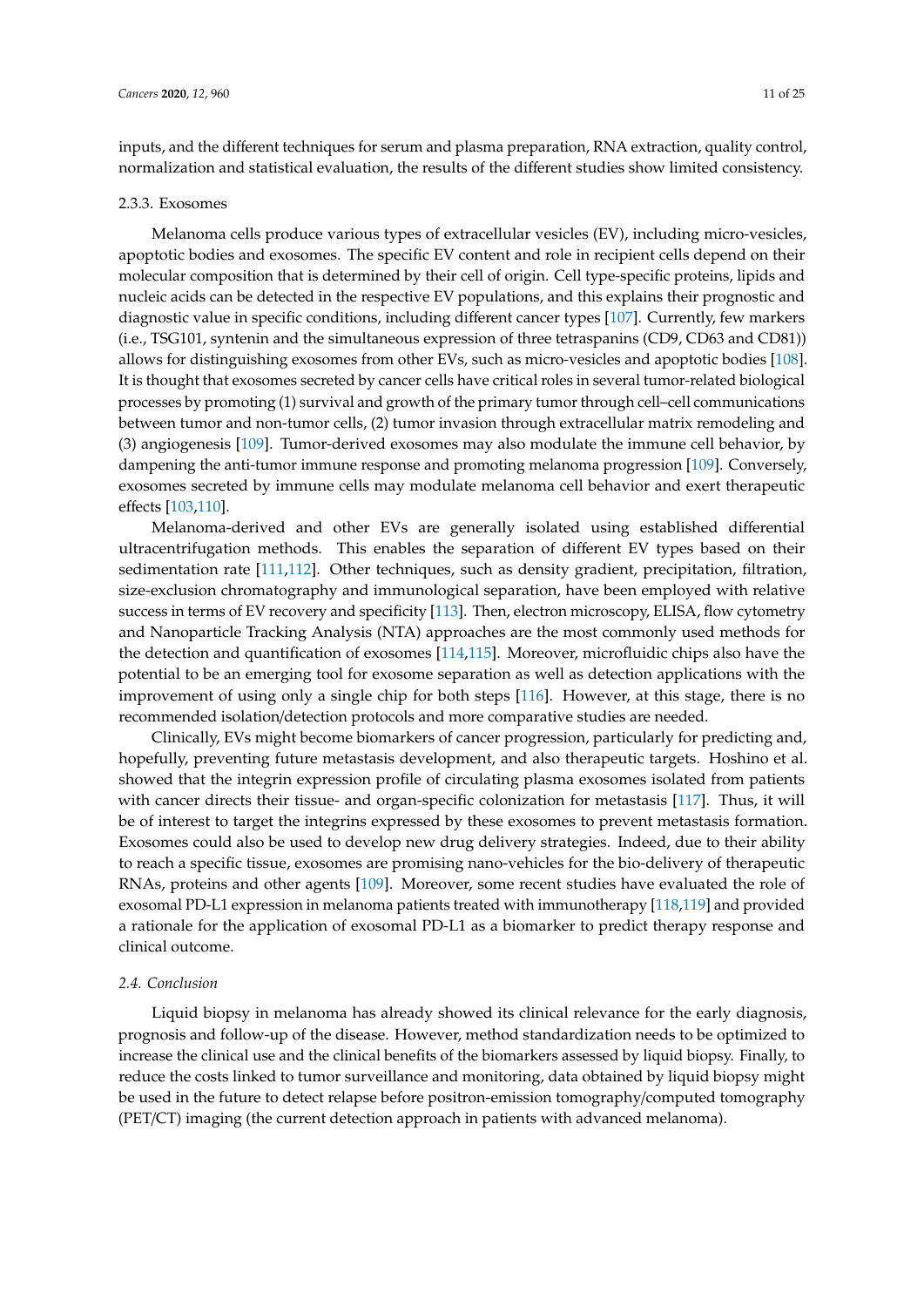#### **3. Merkel Cell Carcinoma**

MCC is a rare skin cancer that usually appears as a pink/red, rapidly growing skin nodule on UV-exposed areas, such as head, neck and upper limbs. Usually, it is characterized by aggressive behavior and high metastasis rate without specific location [120]. Despite the currently low (but rapidly increasing) incidence (0.7 per 100,000) [121–123], MCC is associated with shorter disease-free and OS and higher cancer-related death rates than melanoma. To date, two main different oncogenic pathways have been identified [124,125]. The first is related to UV exposure with high tumor mutational burden, while the second one is related to a ubiquitous DNA virus, Merkel Cell Polyomavirus (MCPyV). Although the involvement of this virus in MCC development has been clearly established, the underlying molecular mechanisms have not been fully characterized. MCPyV was first described in 2008 by Feng et al. [126], and is the first human polyomavirus clearly linked to a human cancer [127]. Moreover, its epidemiological link with immunosuppressive conditions, including chronic lymphocytic leukemia and solid organ transplantation, is well established [128,129].

The hypothesis that MCC originates from epidermal Merkel cells [130] is supported by some common features between Merkel and MCC cells, such as the presence of a cytokeratin network as a dot, and the expression of cytokeratin-20 and neuron-specific enolase [131,132]. However, alternative theories have been proposed, involving, for example, a common cell ancestor with B lymphocytes [133].

Besides these debates on MCC cellular origin [131,134], recent studies tried to better understand the mechanisms underlying this malignancy, notably the involvement of the MCPyV virus that is detected in 80% of cases [124,127,135–137]. Currently, it is known that MCPyV is first present in cells in an episomal conformation [138] and is subsequently integrated in the cell DNA.

As this tumor remains poorly understood, liquid biopsy might help to decipher its nature, the underlying mechanisms and might ensure a real-time follow-up of the disease and of its response to different treatments. Research on this topic is in its early days, but some studies have already investigated different circulating biomarkers in MCC (Table 3).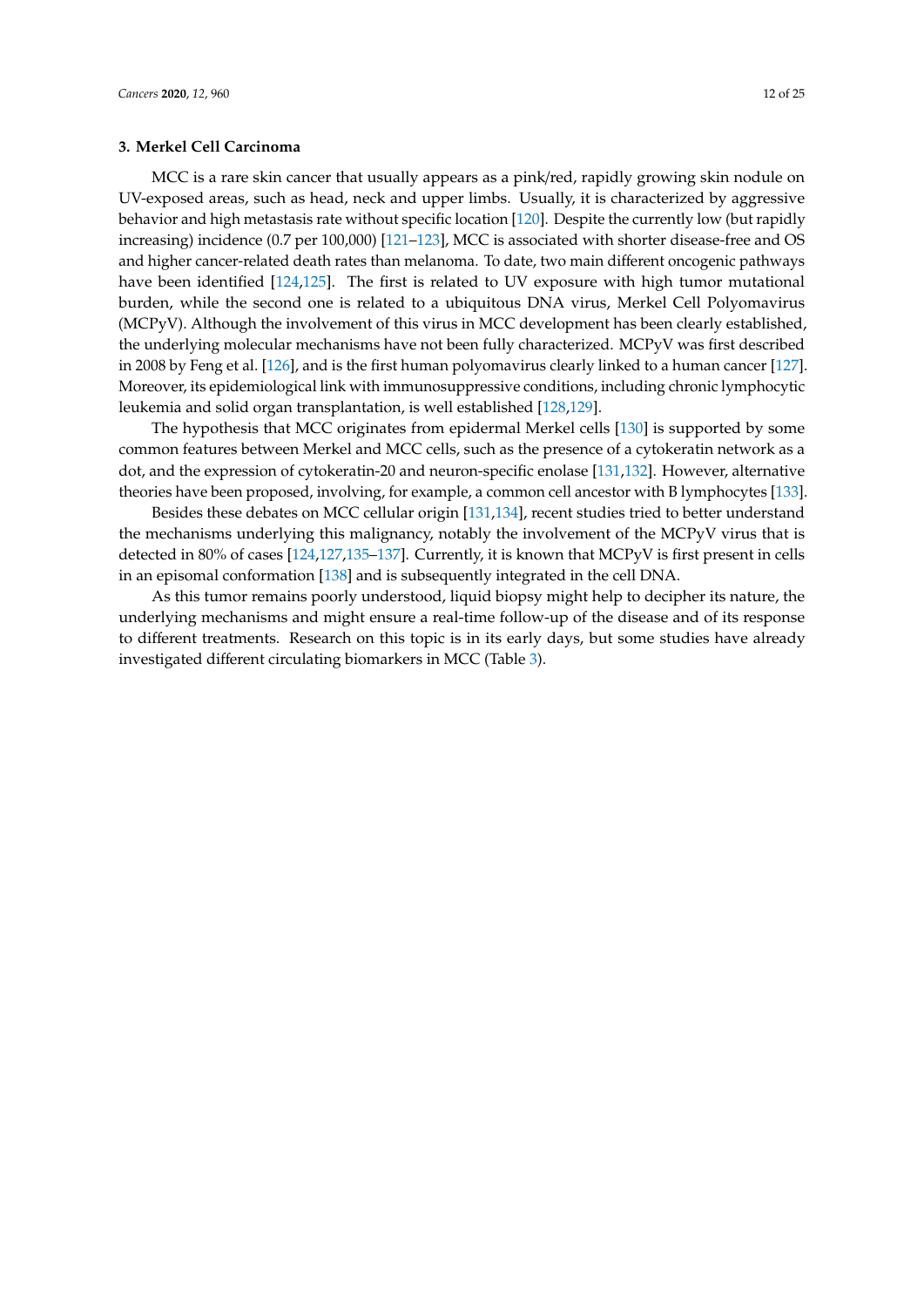| Study                      | Title                                                                                                                                        | <b>Bio-Marker</b>   | <b>Inclusion Criteria</b> | n   | <b>Detection Method</b>                     | <b>Prognosis Relevance</b>                                                                                                                                                                 | Ref     |
|----------------------------|----------------------------------------------------------------------------------------------------------------------------------------------|---------------------|---------------------------|-----|---------------------------------------------|--------------------------------------------------------------------------------------------------------------------------------------------------------------------------------------------|---------|
| Blom et al. (2014)         | Clinical utility of a circulating<br>tumor cell assay in Merkel cell<br>carcinoma                                                            | <b>CTCs</b>         | Stage I-IV                | 34  | CellSearch-Epithelial<br>kit                | CTCs associated with survival,<br>prediction of treatment response,<br>shorter OS and reflect disease burden.                                                                              | $[139]$ |
| Gaiser et al. (2015)       | Evaluating blood levels of neuron<br>specific enolase, chromogranin A,<br>and circulating tumor cells as<br>Merkel cell carcinoma biomarkers | <b>CTCs</b>         | Stage I-IV                | 30  | Maintrac                                    | Correlation between CTC detection<br>and disease outcomes.                                                                                                                                 | $[140]$ |
| Samimi et al.<br>(2016)    | Prognostic value of antibodies to<br>Merkel cell polyomavirus T<br>antigens and VP1 protein in<br>patients with Merkel cell<br>carcinoma     | Anti-MCPyV-antibody | Stage I-IV                | 143 | <b>ELISA</b>                                | Basal level of anti-VP1 antibodies<br>used as prognostic marker.<br>Anti-T-antigen antibodies are marker<br>of disease recurrence or progression if<br>detected >12 months after diagnosis | $[141]$ |
| Fan et al. (2018)          | Circulating cell-free miR-375 as<br>surrogate marker of tumor<br>burden in Merkel cell carcinoma                                             | miRNA               | Stage I-IV                | 102 | RT-qPCR                                     | Circulating miR-375 is a useful<br>biomarker for tumor burden, therapy<br>monitoring and follow-up of patients<br>with MCC.                                                                | $[142]$ |
| Riethdorf et al.<br>(2019) | Detection and characterization of<br>circulating tumor cells in patients<br>with Merkel cell carcinoma                                       | <b>CTCs</b>         | Stage I-IV                | 51  | CellSearch-CXC kit                          | Correlations between CTC counts<br>and MCC aggressiveness.                                                                                                                                 | $[143]$ |
| Boyer et al. (2020)        | Circulating tumor cell detection<br>and polyomavirus status in<br>Merkel cell carcinoma                                                      | <b>CTCs</b>         | Stage I-IV                | 19  | •CellSearch-CTC kit<br>•RosetteSep/DEPArray | CTC presence associated with tumor<br>stage and number of organs with<br>metastases.                                                                                                       | $[144]$ |

**Table 3.** Studies on liquid biopsy in Merkel cell carcinoma.

CTC: circulating tumor cell, OS: Overall Survival, MCPyV: Merkel Cell Polyomavirus, ctDNA: circulating tumor DNA, miRNA: microRNA, ELISA: Enzyme-linked immunosorbent assay, RT-qPCR: Reverse-transcriptase Polymerase Chain Reaction.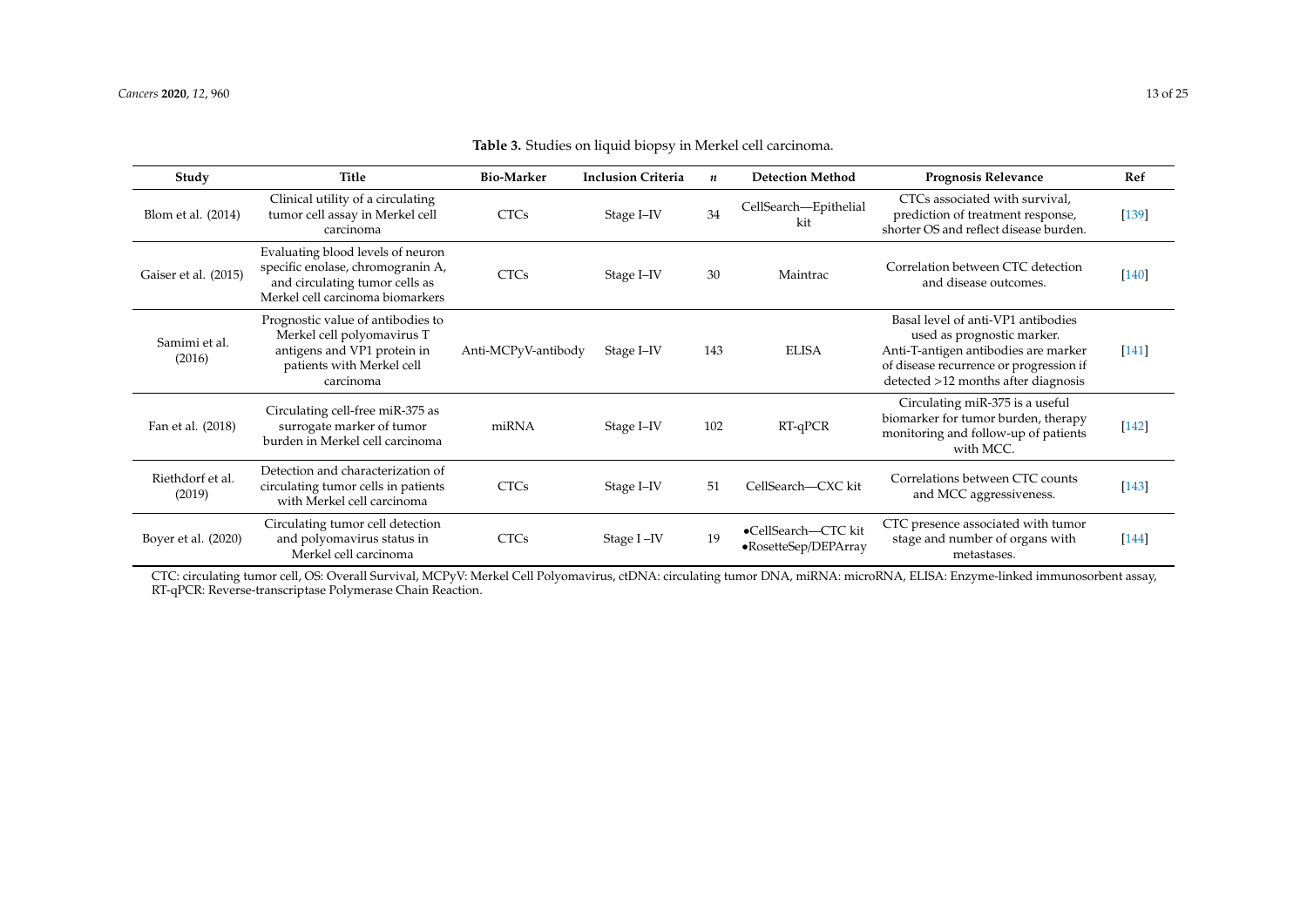#### *3.1. CTCs and Circulating miRNAs*

The few studies on this topic show how little is known about MCC. Moreover, the existing data concern small patient cohorts, due to MCC rarity. Nevertheless, some circulating biomarkers might help to better understand MCC. CTCs have been associated with patient survival and MCC aggressiveness [139,140,143,145], and high miRNA-375 concentration in plasma with tumor burden [142,146]. Therefore, they are candidate biomarkers for MCC follow-up. In patients with MCC, CTCs are usually detected using the CellSearch<sup>®</sup> system [147–149], based on the positive enrichment of EpCAM-expressing cells. A new CTC detection method based on negative enrichment was investigated by Boyer et al. [144]. They evaluated CTC number to follow the disease course, and also characterized MCC CTCs (e.g., PD-L1 status). They found that CTC detection was associated with the cancer stage. The few studies on circulating miRNA in MCC used RT-qPCR as detection technology [142,150], like for other cancers [151,152]. The MCC miRNome has been investigated mostly in formalin-fixed paraffin-embedded tumor samples [153,154], and the miRNAs identified as MCC-specific could now be evaluated in liquid biopsies.

#### *3.2. Exosomes*

Exosomes are small vesicles secreted by different types of cells under the influence of cellular conditions and environment [155]. They might be used as an MCC biomarker. However, they have been investigated only in MCC cell lines and more data are needed. These preliminary studies suggest that exosomes might be a good candidate biomarker. Indeed, they showed that MCC-derived exosomes transport proteins linked to cancer, such as LDH and factors implicated in the p38 MAPK and Wnt signaling pathways. Importantly, these proteins were detected independently of the cell line MCPyV status [155], thus they could be used to monitor all patients with MCC.

#### *3.3. Anti-MCPyV Antibodies*

The presence of MCPyV in most MCC specimens and the higher incidence in immune-deficient patients indicate the implication of the immune system in MCC [123,124]. The large T (LT) and small T (sT) antigens of MCPyV are involved in oncogenesis, for example their presence has been linked to cell cycle disturbance or viral replication. Moreover, LT is required for the survival of cancer cell lines [156]. Titration of the VP1 capsid protein of MCPyV has been used as a circulating biomarker of the viral load in patients. In these studies, high levels of anti-VP1 and anti-sT antibodies in blood was correlated with better outcome [157], and anti-LT antibodies are a prognostic factor of recurrence if they are detected more than one year after diagnosis [141].

#### *3.4. Immunotherapy*

An immunohistochemical analysis of MCC specimens found that many cancer cells express PD-L1, particularly when they are in close proximity to infiltrating immune cells [158]. This mechanism is used by MCC cells to escape immunity. Specifically, cancer cells express PD-L1 at their surface, and its interaction with PD-1 at the surface of immune cells will block their identification as cancer cells. This phenomenon has been highlighted in many different cancers and is one of the immune checkpoints targeted by immunotherapy. Recently, immunotherapy based on PD-1/PD-L1 inhibition [159–161] has been approved by the US FDA for patients with metastatic MCC. This therapy has already been used in other cancers for some years [162] and is also efficient in patients with metastatic MCC, although the response rate remains unsatisfactory [159,163]. Detection of PD-L1 at the surface of CTCs could help for MCC patient management. This emphasizes the need of better understanding this disease to develop more appropriate treatments.

A query of the *ClinicalTrials.gov* database with the keyword "Merkel cell carcinoma" in November 2019 did not retrieve any ongoing study on circulating biomarkers in MCC. Most of the listed studies were testing new treatments.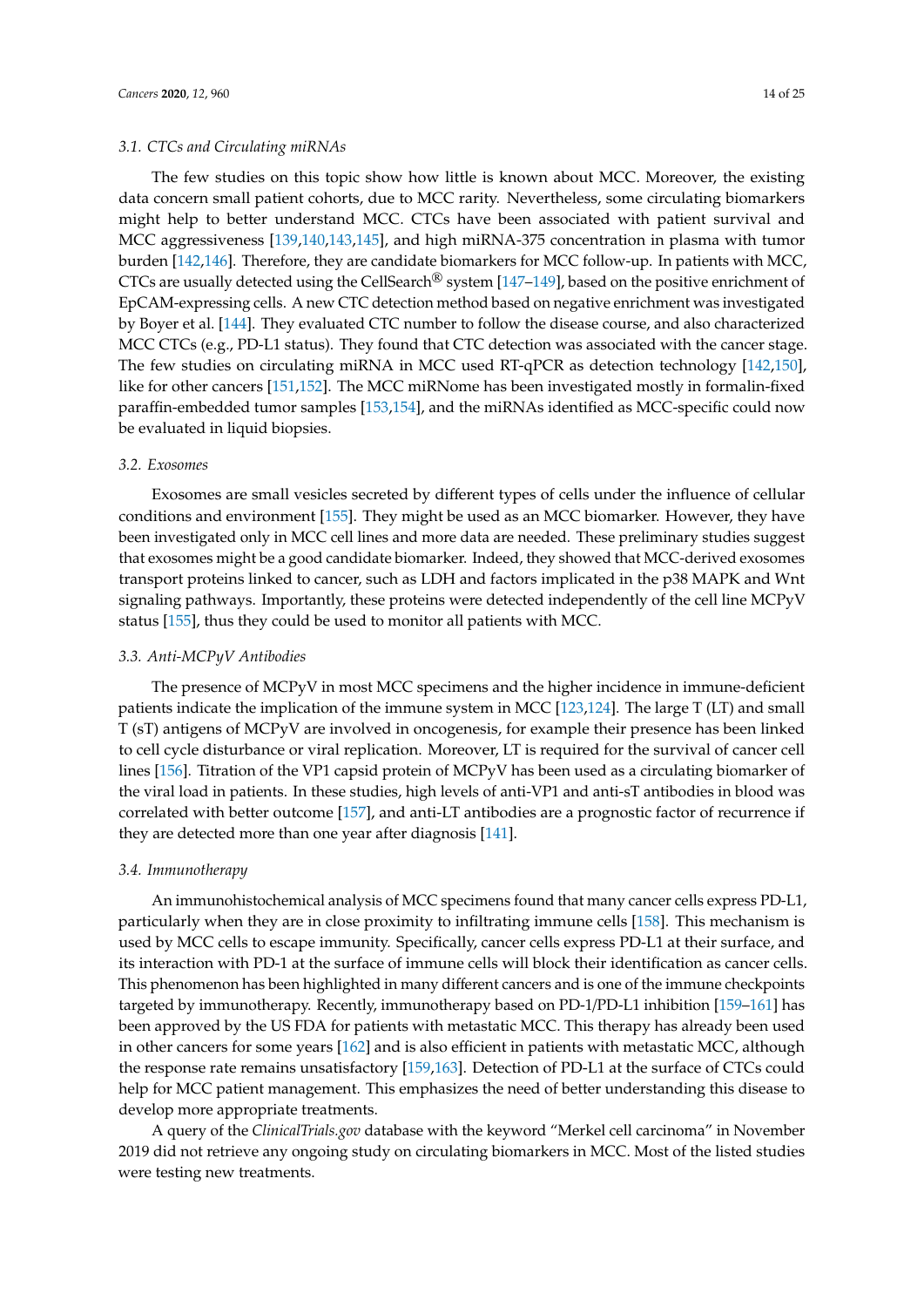#### *3.5. Conclusion*

Liquid biopsy in MCC could be of clinical interest for patient management, as suggested by the correlation of CTCs and circulating miRNAs with disease outcomes and tumor burden. However, more research must be done in larger cohorts and on different potential candidate biomarkers.

#### **4. Discussion**

The potential use of liquid biopsy in melanoma has already been extensively studied and some circulating biomarkers are clinically relevant (Figure 1). Conversely, few but encouraging data are available in the context of MCC, due to its rarity. The detection of circulating biomarkers in blood is challenging, but technological advances help to deal with their scarcity in liquid biopsies (Figure 2). Circulating biomarkers help to assess the tumor heterogeneity in real-time, unlike conventional biopsy that is representative only of the sampling site. Therefore, liquid biopsy could be clinically relevant in these two skin cancers, for prognosis and staging, and also for the follow-up of patients (Figure 1). In the future, information gained from liquid biopsies might be used to indicate when restaging is needed, or when surveillance is sufficient for patients without evidence of micro-metastatic tumor burden in the blood. Recent studies have shown that the micro-metastatic tumor burden is often increased before the clinical evidence of metastasis by imaging. In the future, both therapy and imaging decision-making might be guided by the data obtained by liquid biopsy. Liquid biopsy could become a really useful tool for the personalized management of patients with melanoma, among whom relapse and resistance to immunotherapy are common, or with MCC, where the risk of aggressive disease is very high. Many studies have proven the value of liquid biopsy in melanoma. On the other hand, clinical studies must be performed in patients with MCC to confirm the relevance of the circulating biomarkers tested in small patient cohorts. Some multi-national projects have been established, such as the European Liquid Biopsy Society (ELBS) or the International Society of Liquid Biopsy (ISLB), to expand the use of circulating biomarkers.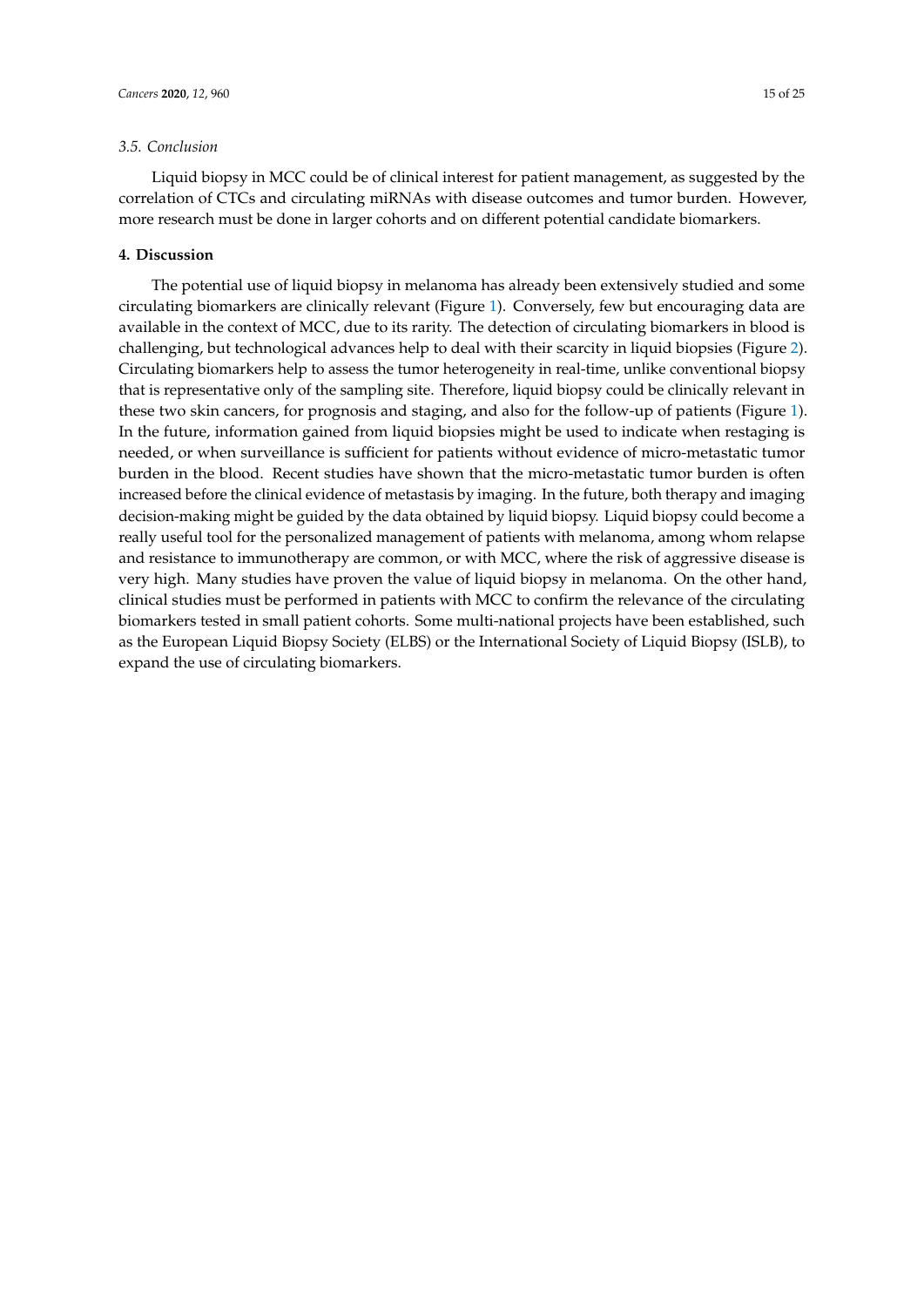

biomarkers used in melanoma and Merkel cell carcinoma: use, characterization and clinical relevance. Abbreviations: CTC: Circulating Tumor Cell, ctDNA: Circulating tumor DNA, miRNA: microRNA, MAPK: Mitogen-activated protein kinases, TERT: telomerase reverse transcriptase, LDH: Lactate dehydrogenase, MIA: Melanoma Inhibitory Activity, VP1: Capsid Protein, LT: Large T antigen, PD-L1: Programmed death-ligand. **Figure 1.** Liquid biopsy of circulating biomarkers in melanoma and Merkel cell carcinoma. Circulating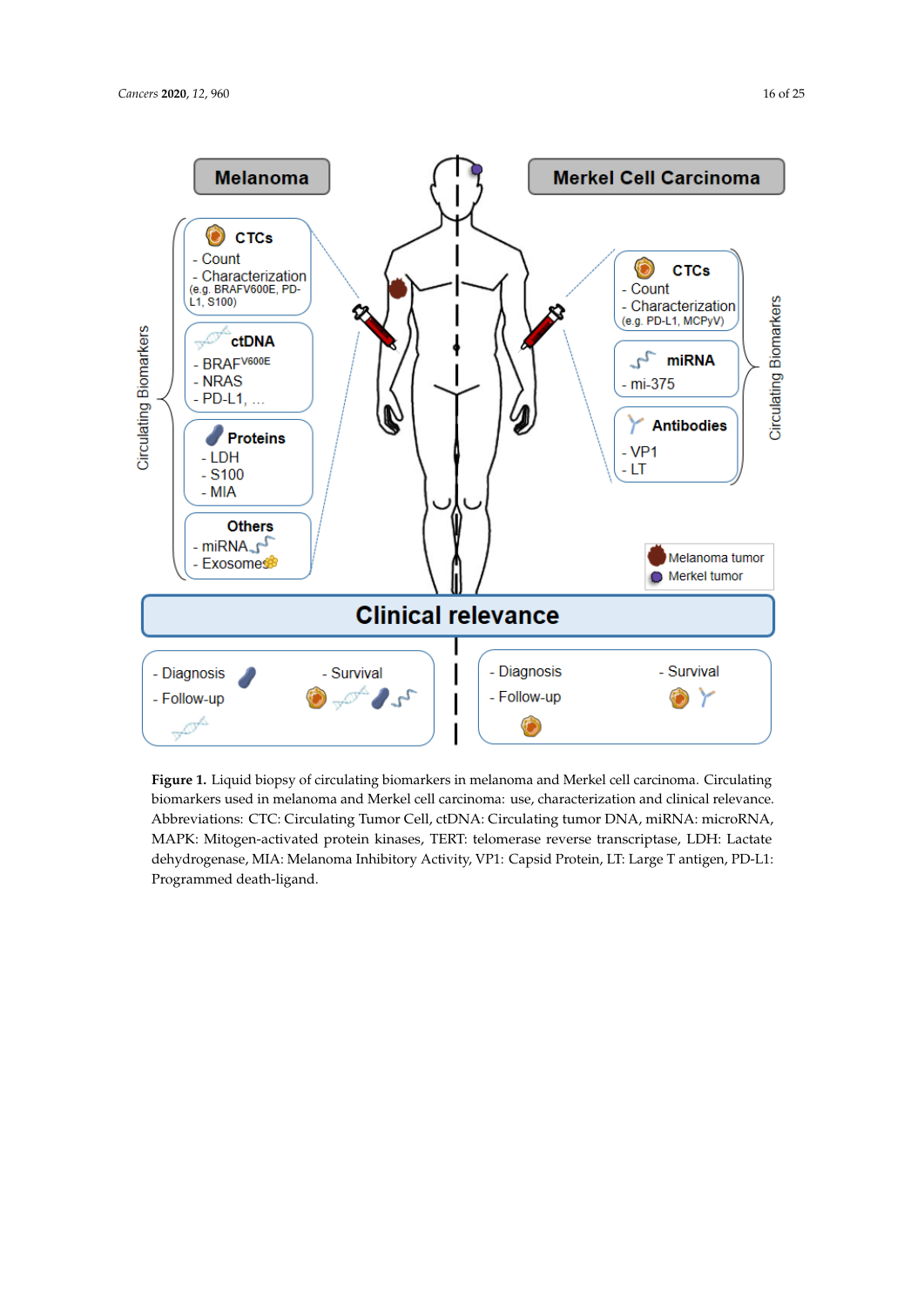



**Figure 2.** Technologies for the detection of circulating biomarkers currently used in melanoma and Merkel cell carcinoma. Abbreviations: CTC: Circulating Tumor Cell, ctDNA: Circulating tumor DNA, miRNA: microRNA, RT-PCR: reverse-transcriptase polymerase chain reaction, RT-qPCR: reverse-transcriptase quantitative PCR, ELISA: enzyme-linked immunosorbent assay, ddPCR: droplet digital PCR, AS-PCR: Allele Specific PCR, BEAMing: Bead Emulsion Amplification Magnetic, NGS: Next-Generation Sequencing.

**Author Contributions:** Conceptualization, C.A.-P.; Investigation, M.B. and L.C.; Writing—Original Draft Preparation, M.B. and L.C.; Writing—Review and Editing, M.B., L.C., O.D., L.M., O.B. and C.A.-P.; Visualization, M.B., L.C. and C.A.-P.; Supervision, O.D. and C.A.-P.; Project Administration, C.A.-P.; Funding Acquisition, M.B., L.C. and C.A.-P. All authors have read and agreed to the published version of the manuscript.

**Funding:** This research was funded by 'La Ligue Contre le Cancer' in the form of a PhD studentship (Magali Boyer), and by the SIRIC Montpellier Cancer Grant, grant number INCa\_Inserm\_DGOS\_12553.

**Acknowledgments:** We thank Elisabetta Andermarcher for assistance with her comments and proof-reading that greatly improved the manuscript.

**Conflicts of Interest:** The authors declare no conflict of interest.

#### **References**

- 1. Leiter, U.; Eigentler, T.; Garbe, C. Epidemiology of skin cancer. *Adv. Exp. Med. Biol.* **2014**, *810*, 120–140. [\[CrossRef\]](http://dx.doi.org/10.1007/978-1-4939-0437-2_7) [\[PubMed\]](http://www.ncbi.nlm.nih.gov/pubmed/25207363)
- 2. Houben, R.; Schrama, D.; Becker, J.C. Molecular pathogenesis of Merkel cell carcinoma. *Exp. Dermatol.* **2009**, *18*, 193–198. [\[CrossRef\]](http://dx.doi.org/10.1111/j.1600-0625.2009.00853.x) [\[PubMed\]](http://www.ncbi.nlm.nih.gov/pubmed/19400830)
- 3. Calapre, L.; Warburton, L.; Millward, M.; Ziman, M.; Gray, E.S. Circulating tumour DNA (ctDNA) as a liquid biopsy for melanoma. *Cancer Lett.* **2017**, *404*, 62–69. [\[CrossRef\]](http://dx.doi.org/10.1016/j.canlet.2017.06.030) [\[PubMed\]](http://www.ncbi.nlm.nih.gov/pubmed/28687355)
- 4. Rastrelli, M.; Tropea, S.; Rossi, C.R.; Alaibac, M. Melanoma: Epidemiology, risk factors, pathogenesis, diagnosis and classification. *In Vivo* **2014**, *28*, 1005–1011. [\[PubMed\]](http://www.ncbi.nlm.nih.gov/pubmed/25398793)
- 5. Huang, S.K.; Hoon, D.S.B. Liquid biopsy utility for the surveillance of cutaneous malignant melanoma patients. *Mol. Oncol.* **2016**, *10*, 450–463. [\[CrossRef\]](http://dx.doi.org/10.1016/j.molonc.2015.12.008)
- 6. Pantel, K.; Alix-Panabieres, C. Circulating tumour cells in cancer patients: Challenges and perspectives. *Trends Mol. Med.* **2010**, *16*, 398–406. [\[CrossRef\]](http://dx.doi.org/10.1016/j.molmed.2010.07.001)
- 7. Khoja, L.; Lorigan, P.; Dive, C.; Keilholz, U.; Fusi, A. Circulating tumour cells as tumour biomarkers in melanoma: Detection methods and clinical relevance. *Ann. Oncol. O*ff*. J. Eur. Soc. Med Oncol. ESMO* **2015**, *26*, 33–39. [\[CrossRef\]](http://dx.doi.org/10.1093/annonc/mdu207)
- 8. Yu, M.; Stott, S.; Toner, M.; Maheswaran, S.; Haber, D.A. Circulating tumor cells: Approaches to isolation and characterization. *J. Cell Biol.* **2011**, *192*, 373–382. [\[CrossRef\]](http://dx.doi.org/10.1083/jcb.201010021)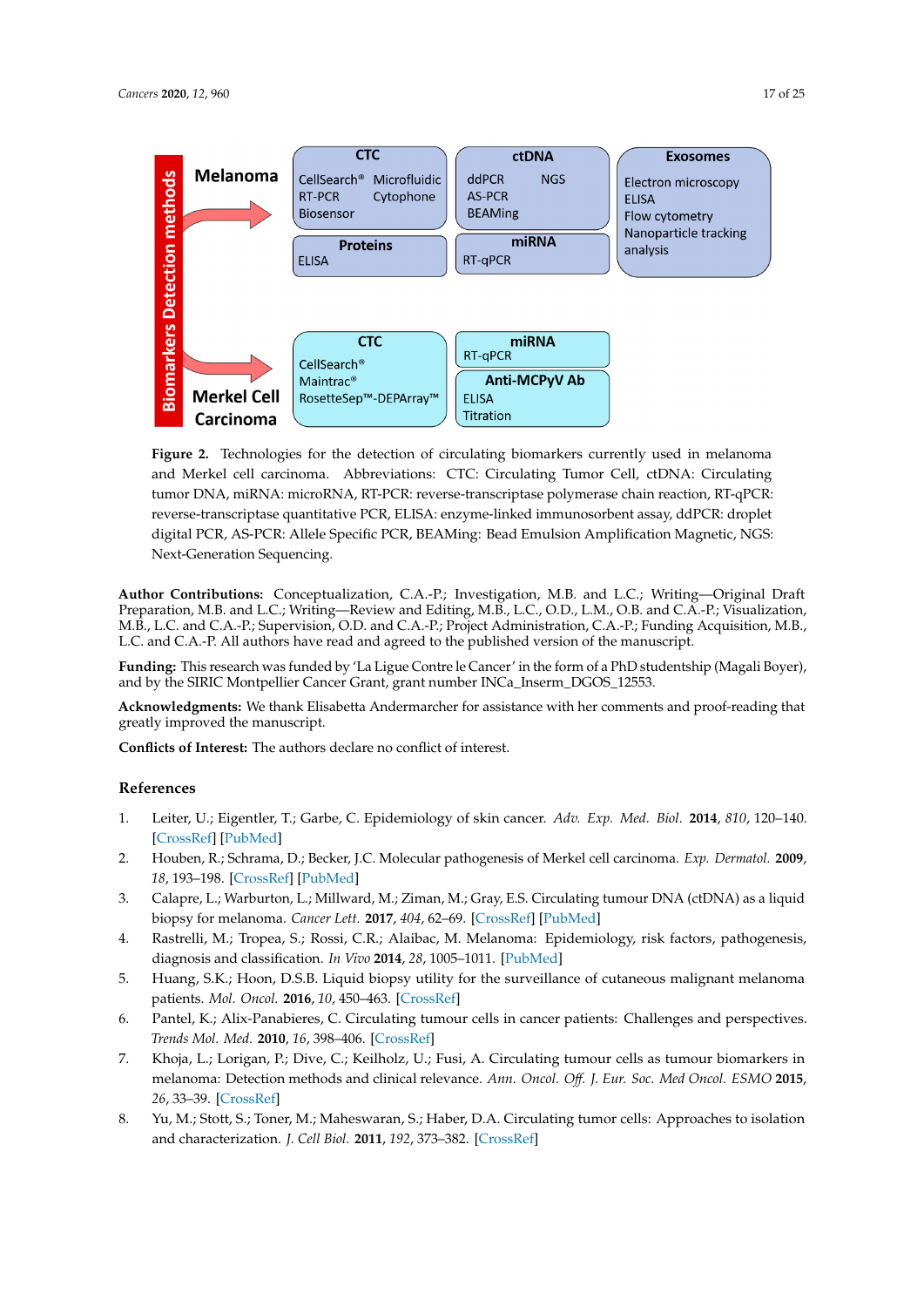- 9. Khoja, L.; Lorigan, P.; Zhou, C.; Lancashire, M.; Booth, J.; Cummings, J.; Califano, R.; Clack, G.; Hughes, A.; Dive, C. Biomarker utility of circulating tumor cells in metastatic cutaneous melanoma. *J. Investig. Dermatol.* **2013**, *133*, 1582–1590. [\[CrossRef\]](http://dx.doi.org/10.1038/jid.2012.468)
- 10. Fusi, A.; Reichelt, U.; Busse, A.; Ochsenreither, S.; Rietz, A.; Maisel, M.; Keilholz, U. Expression of the stem cell markers nestin and CD133 on circulating melanoma cells. *J. Investig. Dermatol.* **2011**, *131*, 487–494. [\[CrossRef\]](http://dx.doi.org/10.1038/jid.2010.285)
- 11. Kupas, V.; Weishaupt, C.; Siepmann, D.; Kaserer, M.L.; Eickelmann, M.; Metze, D.; Luger, T.A.; Beissert, S.; Loser, K. RANK is expressed in metastatic melanoma and highly upregulated on melanoma-initiating cells. *J. Investig. Dermatol.* **2011**, *131*, 944–955. [\[CrossRef\]](http://dx.doi.org/10.1038/jid.2010.377) [\[PubMed\]](http://www.ncbi.nlm.nih.gov/pubmed/21270824)
- 12. Schatton, T.; Murphy, G.F.; Frank, N.Y.; Yamaura, K.; Waaga-Gasser, A.M.; Gasser, M.; Zhan, Q.; Jordan, S.; Duncan, L.M.; Weishaupt, C.; et al. Identification of cells initiating human melanomas. *Nature* **2008**, *451*, 345–349. [\[CrossRef\]](http://dx.doi.org/10.1038/nature06489)
- 13. Fang, D.; Nguyen, T.K.; Leishear, K.; Finko, R.; Kulp, A.N.; Hotz, S.; Van Belle, P.A.; Xu, X.; Elder, D.E.; Herlyn, M. A tumorigenic subpopulation with stem cell properties in melanomas. *Cancer Res.* **2005**, *65*, 9328–9337. [\[CrossRef\]](http://dx.doi.org/10.1158/0008-5472.CAN-05-1343) [\[PubMed\]](http://www.ncbi.nlm.nih.gov/pubmed/16230395)
- 14. Boiko, A.D.; Razorenova, O.V.; van de Rijn, M.; Swetter, S.M.; Johnson, D.L.; Ly, D.P.; Butler, P.D.; Yang, G.P.; Joshua, B.; Kaplan, M.J.; et al. Human melanoma-initiating cells express neural crest nerve growth factor receptor CD271. *Nature* **2010**, *466*, 133–137. [\[CrossRef\]](http://dx.doi.org/10.1038/nature09161) [\[PubMed\]](http://www.ncbi.nlm.nih.gov/pubmed/20596026)
- 15. Davis, E.J.; Johnson, D.B.; Sosman, J.A.; Chandra, S. Melanoma: What do all the mutations mean? *Cancer* **2018**, *124*, 3490–3499. [\[CrossRef\]](http://dx.doi.org/10.1002/cncr.31345) [\[PubMed\]](http://www.ncbi.nlm.nih.gov/pubmed/29663336)
- 16. Hayward, N.K.; Wilmott, J.S.; Waddell, N.; Johansson, P.A.; Field, M.A.; Nones, K.; Patch, A.M.; Kakavand, H.; Alexandrov, L.B.; Burke, H.; et al. Whole-genome landscapes of major melanoma subtypes. *Nature* **2017**, *545*, 175–180. [\[CrossRef\]](http://dx.doi.org/10.1038/nature22071)
- 17. Ampofo, E.; Schmitt, B.M.; Menger, M.D.; Laschke, M.W. The regulatory mechanisms of NG2/CSPG4 expression. *Cell Mol. Biol. Lett.* **2017**, *22*, 4. [\[CrossRef\]](http://dx.doi.org/10.1186/s11658-017-0035-3)
- 18. Kennedy, R.A.; Kemp, T.J.; Sugden, P.H.; Clerk, A. Using U0126 to dissect the role of the extracellular signal-regulated kinase 1/2 (ERK1/2) cascade in the regulation of gene expression by endothelin-1 in cardiac myocytes. *J. Mol. Cell Cardiol.* **2006**, *41*, 236–247. [\[CrossRef\]](http://dx.doi.org/10.1016/j.yjmcc.2006.04.011)
- 19. Gorges, K.; Wiltfang, L.; Gorges, T.M.; Sartori, A.; Hildebrandt, L.; Keller, L.; Volkmer, B.; Peine, S.; Babayan, A.; Moll, I.; et al. Intra-Patient Heterogeneity of Circulating Tumor Cells and Circulating Tumor DNA in Blood of Melanoma Patients. *Cancers* **2019**, *11*, 1685. [\[CrossRef\]](http://dx.doi.org/10.3390/cancers11111685)
- 20. Theodosakis, N.; Held, M.A.; Marzuka-Alcala, A.; Meeth, K.M.; Micevic, G.; Long, G.V.; Scolyer, R.A.; Stern, D.F.; Bosenberg, M.W. BRAF Inhibition Decreases Cellular Glucose Uptake in Melanoma in Association with Reduction in Cell Volume. *Mol. Cancer Ther.* **2015**, *14*, 1680–1692. [\[CrossRef\]](http://dx.doi.org/10.1158/1535-7163.MCT-15-0080)
- 21. Alix-Panabieres, C.; Pantel, K. Challenges in circulating tumour cell research. *Nat. Rev. Cancer* **2014**, *14*, 623–631. [\[CrossRef\]](http://dx.doi.org/10.1038/nrc3820) [\[PubMed\]](http://www.ncbi.nlm.nih.gov/pubmed/25154812)
- 22. Galanzha, E.I.; Menyaev, Y.A.; Yadem, A.C.; Sarimollaoglu, M.; Juratli, M.A.; Nedosekin, D.A.; Foster, S.R.; Jamshidi-Parsian, A.; Siegel, E.R.; Makhoul, I.; et al. In vivo liquid biopsy using Cytophone platform for photoacoustic detection of circulating tumor cells in patients with melanoma. *Sci. Transl. Med.* **2019**, *11*, eaat5857. [\[CrossRef\]](http://dx.doi.org/10.1126/scitranslmed.aat5857) [\[PubMed\]](http://www.ncbi.nlm.nih.gov/pubmed/31189720)
- 23. Aceto, N.; Bardia, A.; Miyamoto, D.T.; Donaldson, M.C.; Wittner, B.S.; Spencer, J.A.; Yu, M.; Pely, A.; Engstrom, A.; Zhu, H.; et al. Circulating tumor cell clusters are oligoclonal precursors of breast cancer metastasis. *Cell* **2014**, *158*, 1110–1122. [\[CrossRef\]](http://dx.doi.org/10.1016/j.cell.2014.07.013) [\[PubMed\]](http://www.ncbi.nlm.nih.gov/pubmed/25171411)
- 24. Hou, J.M.; Krebs, M.; Ward, T.; Sloane, R.; Priest, L.; Hughes, A.; Clack, G.; Ranson, M.; Blackhall, F.; Dive, C. Circulating tumor cells as a window on metastasis biology in lung cancer. *Am. J. Pathol.* **2011**, *178*, 989–996. [\[CrossRef\]](http://dx.doi.org/10.1016/j.ajpath.2010.12.003)
- 25. Tsai, K.K.; Zarzoso, I.; Daud, A.I. PD-1 and PD-L1 antibodies for melanoma. *Hum. Vaccines Immunother.* **2014**, *10*, 3111–3116. [\[CrossRef\]](http://dx.doi.org/10.4161/21645515.2014.983409)
- 26. Curry, B.J.; Myers, K.; Hersey, P. MART-1 Is Expressed Less Frequently on Circulating Melanoma Cells in Patients Who Develop Distant Compared With Locoregional Metastases. *J. Clin. Oncol.* **1999**, *17*, 2562. [\[CrossRef\]](http://dx.doi.org/10.1200/JCO.1999.17.8.2562)
- 27. Fusi, A.; Collette, S.; Busse, A.; Suciu, S.; Rietz, A.; Santinami, M.; Kruit, W.H.J.; Testori, A.; Punt, C.J.A.; Dalgleish, A.G.; et al. Circulating melanoma cells and distant metastasis-free survival in stage III melanoma patients with or without adjuvant interferon treatment (EORTC 18991 side study). *Eur. J. Cancer* **2009**, *45*, 3189–3197. [\[CrossRef\]](http://dx.doi.org/10.1016/j.ejca.2009.09.004)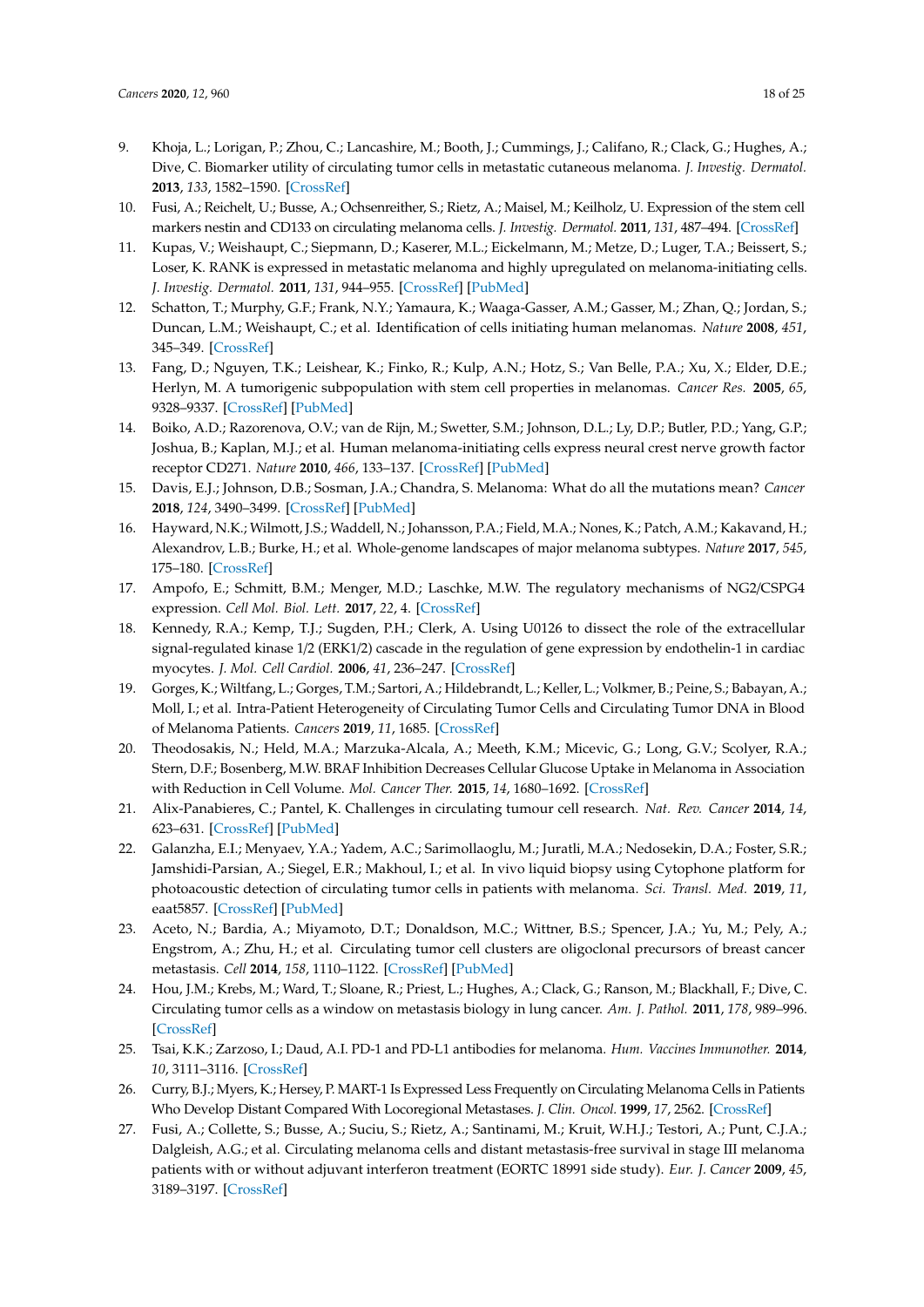- 28. Koyanagi, K.; O'Day, S.J.; Boasberg, P.; Atkins, M.B.; Wang, H.-J.; Gonzalez, R.; Lewis, K.; Thompson, J.A.; Anderson, C.M.; Lutzky, J.; et al. Serial Monitoring of Circulating Tumor Cells Predicts Outcome of Induction Biochemotherapy plus Maintenance Biotherapy for Metastatic Melanoma. *Clin. Cancer Res.* **2010**, *16*, 2402–2408. [\[CrossRef\]](http://dx.doi.org/10.1158/1078-0432.CCR-10-0037)
- 29. Palmieri, G.; Satriano, S.M.R.; Budroni, M.; Cossu, A.; Tanda, F.; Canzanella, S.; Caracò, C.; Simeone, E.; Daponte, A.; Mozzillo, N.; et al. Serial detection of circulating tumour cells by reverse transcriptase-polymerase chain reaction assays is a marker for poor outcome in patients with malignant melanoma. *BMC Cancer* **2006**, *6*, 266. [\[CrossRef\]](http://dx.doi.org/10.1186/1471-2407-6-266)
- 30. Šamija, I.; Lukac, J.; Maric-Brozic, J.; Buljan, M.; Alajbeg, I.; Kovacevic, D.; Šitum, M.; Kusic, Z. Prognostic value of microphthalmia-associated transcription factor and tyrosinase as markers for circulating tumor cells detection in patients with melanoma. *Melanoma Res.* **2010**, *20*, 293–302. [\[CrossRef\]](http://dx.doi.org/10.1097/CMR.0b013e32833906b6)
- 31. Salvianti, F.; Costanza, F.; Sonnati, G.; Pinzani, P. Detection and Characterization of Circulating Tumor Cells by Quantitative Real-Time PCR. *Methods Mol. Biol.* **2020**, *2065*, 139–151. [\[CrossRef\]](http://dx.doi.org/10.1007/978-1-4939-9833-3_11) [\[PubMed\]](http://www.ncbi.nlm.nih.gov/pubmed/31578693)
- 32. Rao, C.; Bui, T.; Connelly, M.; Doyle, G.; Karydis, I.; Middleton, M.R.; Clack, G.; Malone, M.; Coumans, F.A.; Terstappen, L.W. Circulating melanoma cells and survival in metastatic melanoma. *Int. J. Oncol.* **2011**, *38*, 755–760. [\[CrossRef\]](http://dx.doi.org/10.3892/ijo.2011.896) [\[PubMed\]](http://www.ncbi.nlm.nih.gov/pubmed/21206975)
- 33. Cayrefourcq, L.; De Roeck, A.; Garcia, C.; Stoebner, P.E.; Fichel, F.; Garima, F.; Perriard, F.; Daures, J.P.; Meunier, L.; Alix-Panabieres, C. S100-EPISPOT: A New Tool to Detect Viable Circulating Melanoma Cells. *Cells* **2019**, *8*, 755. [\[CrossRef\]](http://dx.doi.org/10.3390/cells8070755) [\[PubMed\]](http://www.ncbi.nlm.nih.gov/pubmed/31330795)
- 34. Anu Prathap, M.U.; Castro-Perez, E.; Jimenez-Torres, J.A.; Setaluri, V.; Gunasekaran, S. A flow-through microfluidic system for the detection of circulating melanoma cells. *Biosens. Bioelectron.* **2019**, *142*, 111522. [\[CrossRef\]](http://dx.doi.org/10.1016/j.bios.2019.111522)
- 35. Seenivasan, R.; Warrick, J.W.; Rodriguez, C.I.; Mattison, W.; Beebe, D.J.; Setaluri, V.; Gunasekaran, S. Integrating Electrochemical Immunosensing and Cell Adhesion Technologies for Cancer Cell Detection and Enumeration. *Electrochim. Acta* **2018**, *286*, 205–211. [\[CrossRef\]](http://dx.doi.org/10.1016/j.electacta.2018.08.005)
- 36. Kiniwa, Y.; Nakamura, K.; Mikoshiba, A.; Akiyama, Y.; Morimoto, A.; Okuyama, R. Diversity of circulating tumor cells in peripheral blood: Detection of heterogeneous BRAF mutations in a patient with advanced melanoma by single-cell analysis. *J. Dermatol. Sci.* **2018**, *90*, 211–213. [\[CrossRef\]](http://dx.doi.org/10.1016/j.jdermsci.2018.01.011)
- 37. Li, J.; Wang, J.; Wang, Y.; Trau, M. Simple and rapid colorimetric detection of melanoma circulating tumor cells using bifunctional magnetic nanoparticles. *Analyst* **2017**, *142*, 4788–4793. [\[CrossRef\]](http://dx.doi.org/10.1039/C7AN01102D)
- 38. Aya-Bonilla, C.A.; Marsavela, G.; Freeman, J.B.; Lomma, C.; Frank, M.H.; Khattak, M.A.; Meniawy, T.M.; Millward, M.; Warkiani, M.E.; Gray, E.S.; et al. Isolation and detection of circulating tumour cells from metastatic melanoma patients using a slanted spiral microfluidic device. *Oncotarget* **2017**, *8*, 67355–67368. [\[CrossRef\]](http://dx.doi.org/10.18632/oncotarget.18641)
- 39. Ozkumur, E.; Shah, A.M.; Ciciliano, J.C.; Emmink, B.L.; Miyamoto, D.T.; Brachtel, E.; Yu, M.; Chen, P.I.; Morgan, B.; Trautwein, J.; et al. Inertial focusing for tumor antigen-dependent and -independent sorting of rare circulating tumor cells. *Sci. Transl. Med.* **2013**, *5*, 179ra147. [\[CrossRef\]](http://dx.doi.org/10.1126/scitranslmed.3005616)
- 40. Hong, X.; Sullivan, R.J.; Kalinich, M.; Kwan, T.T.; Giobbie-Hurder, A.; Pan, S.; LiCausi, J.A.; Milner, J.D.; Nieman, L.T.; Wittner, B.S.; et al. Molecular signatures of circulating melanoma cells for monitoring early response to immune checkpoint therapy. *Proc. Natl. Acad. Sci. USA* **2018**, *115*, 2467–2472. [\[CrossRef\]](http://dx.doi.org/10.1073/pnas.1719264115)
- 41. Christiansen, S.A.; Khan, S.; Gibney, G.T. Targeted Therapies in Combination With Immune Therapies for the Treatment of Metastatic Melanoma. *Cancer J.* **2017**, *23*, 59–62. [\[CrossRef\]](http://dx.doi.org/10.1097/PPO.0000000000000245) [\[PubMed\]](http://www.ncbi.nlm.nih.gov/pubmed/28114256)
- 42. Korn, E.L.; Liu, P.Y.; Lee, S.J.; Chapman, J.A.; Niedzwiecki, D.; Suman, V.J.; Moon, J.; Sondak, V.K.; Atkins, M.B.; Eisenhauer, E.A.; et al. Meta-analysis of phase II cooperative group trials in metastatic stage IV melanoma to determine progression-free and overall survival benchmarks for future phase II trials. *J. Clin. Oncol.* **2008**, *26*, 527–534. [\[CrossRef\]](http://dx.doi.org/10.1200/JCO.2007.12.7837) [\[PubMed\]](http://www.ncbi.nlm.nih.gov/pubmed/18235113)
- 43. Khattak, M.A.; Reid, A.; Freeman, J.; Pereira, M.; McEvoy, A.; Lo, J.; Frank, M.H.; Meniawy, T.; Didan, A.; Spencer, I.; et al. PD-L1 Expression on Circulating Tumor Cells May Be Predictive of Response to Pembrolizumab in Advanced Melanoma: Results from a Pilot Study. *Oncologist* **2020**, *25*, e520–e527. [\[CrossRef\]](http://dx.doi.org/10.1634/theoncologist.2019-0557) [\[PubMed\]](http://www.ncbi.nlm.nih.gov/pubmed/32162809)
- 44. Lim, S.Y.; Lee, J.H.; Diefenbach, R.J.; Kefford, R.F.; Rizos, H. Liquid biomarkers in melanoma: Detection and discovery. *Mol. Cancer* **2018**, *17*, 8. [\[CrossRef\]](http://dx.doi.org/10.1186/s12943-018-0757-5)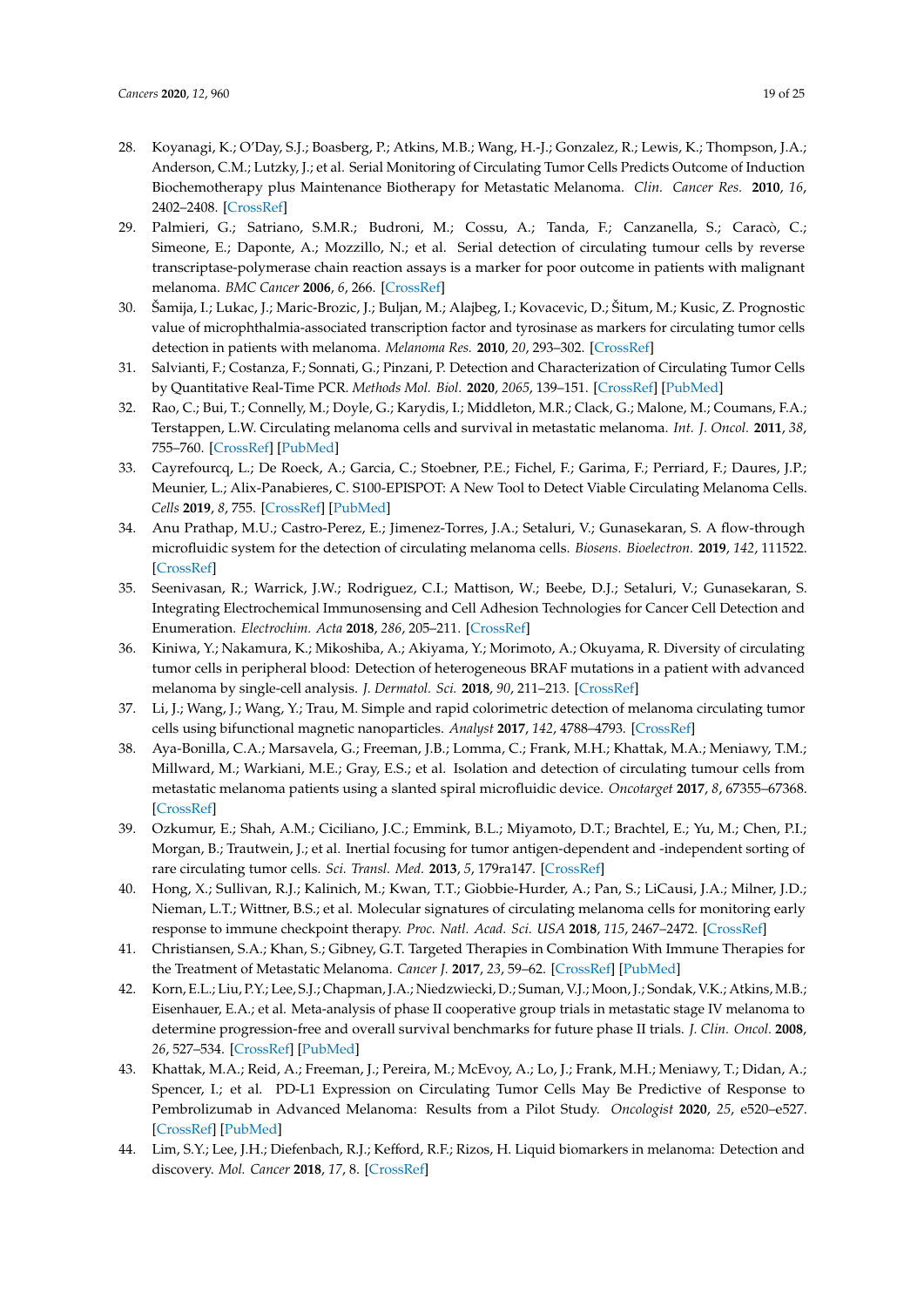- 45. Gaiser, M.R.; von Bubnoff, N.; Gebhardt, C.; Utikal, J.S. Liquid biopsy to monitor melanoma patients. *J. Dtsch. Dermatol. Ges.* **2018**, *16*, 405–414. [\[CrossRef\]](http://dx.doi.org/10.1111/ddg.13461)
- 46. Buder-Bakhaya, K.; Machiraju, D.; Hassel, J.C. Liquid Biopsy: Value for Melanoma Therapy. *Oncol Res. Treat.* **2017**, *40*, 430–434. [\[CrossRef\]](http://dx.doi.org/10.1159/000478893)
- 47. Gray, E.S.; Rizos, H.; Reid, A.L.; Boyd, S.C.; Pereira, M.R.; Lo, J.; Tembe, V.; Freeman, J.; Lee, J.H.; Scolyer, R.A.; et al. Circulating tumor DNA to monitor treatment response and detect acquired resistance in patients with metastatic melanoma. *Oncotarget* **2015**, *6*, 42008–42018. [\[CrossRef\]](http://dx.doi.org/10.18632/oncotarget.5788)
- 48. Soda, N.; Rehm, B.H.A.; Sonar, P.; Nguyen, N.T.; Shiddiky, M.J.A. Advanced liquid biopsy technologies for circulating biomarker detection. *J. Mater. Chem. B* **2019**, *7*, 6670–6704. [\[CrossRef\]](http://dx.doi.org/10.1039/C9TB01490J)
- 49. Alix-Panabieres, C.; Schwarzenbach, H.; Pantel, K. Circulating tumor cells and circulating tumor DNA. *Annu. Rev. Med.* **2012**, *63*, 199–215. [\[CrossRef\]](http://dx.doi.org/10.1146/annurev-med-062310-094219)
- 50. Cheng, F.; Su, L.; Qian, C. Circulating tumor DNA: A promising biomarker in the liquid biopsy of cancer. *Oncotarget* **2016**, *7*, 48832–48841. [\[CrossRef\]](http://dx.doi.org/10.18632/oncotarget.9453)
- 51. Cree, I.A.; Uttley, L.; Buckley Woods, H.; Kikuchi, H.; Reiman, A.; Harnan, S.; Whiteman, B.L.; Philips, S.T.; Messenger, M.; Cox, A.; et al. The evidence base for circulating tumour DNA blood-based biomarkers for the early detection of cancer: A systematic mapping review. *BMC Cancer* **2017**, *17*, 697. [\[CrossRef\]](http://dx.doi.org/10.1186/s12885-017-3693-7) [\[PubMed\]](http://www.ncbi.nlm.nih.gov/pubmed/29061138)
- 52. Nalejska, E.; Maczynska, E.; Lewandowska, M.A. Prognostic and predictive biomarkers: Tools in personalized oncology. *Mol. Diagn. Ther.* **2014**, *18*, 273–284. [\[CrossRef\]](http://dx.doi.org/10.1007/s40291-013-0077-9) [\[PubMed\]](http://www.ncbi.nlm.nih.gov/pubmed/24385403)
- 53. Lo, Y.M.; Zhang, J.; Leung, T.N.; Lau, T.K.; Chang, A.M.; Hjelm, N.M. Rapid clearance of fetal DNA from maternal plasma. *Am. J. Hum. Genet.* **1999**, *64*, 218–224. [\[CrossRef\]](http://dx.doi.org/10.1086/302205) [\[PubMed\]](http://www.ncbi.nlm.nih.gov/pubmed/9915961)
- 54. De Mattos-Arruda, L.; Caldas, C. Cell-free circulating tumour DNA as a liquid biopsy in breast cancer. *Mol. Oncol.* **2016**, *10*, 464–474. [\[CrossRef\]](http://dx.doi.org/10.1016/j.molonc.2015.12.001)
- 55. Clatot, F. Review ctDNA and Breast Cancer. *Recent Results Cancer Res.* **2020**, *215*, 231–252. [\[CrossRef\]](http://dx.doi.org/10.1007/978-3-030-26439-0_12)
- 56. Vietsch, E.E.; Graham, G.T.; McCutcheon, J.N.; Javaid, A.; Giaccone, G.; Marshall, J.L.; Wellstein, A. Circulating cell-free DNA mutation patterns in early and late stage colon and pancreatic cancer. *Cancer Genet.* **2017**, *218–219*, 39–50. [\[CrossRef\]](http://dx.doi.org/10.1016/j.cancergen.2017.08.006)
- 57. Lim, M.; Kim, C.J.; Sunkara, V.; Kim, M.H.; Cho, Y.K. Liquid Biopsy in Lung Cancer: Clinical Applications of Circulating Biomarkers (CTCs and ctDNA). *Micromachines* **2018**, *9*, 100. [\[CrossRef\]](http://dx.doi.org/10.3390/mi9030100)
- 58. Mamdani, H.; Ahmed, S.; Armstrong, S.; Mok, T.; Jalal, S.I. Blood-based tumor biomarkers in lung cancer for detection and treatment. *Transl. Lung Cancer Res.* **2017**, *6*, 648–660. [\[CrossRef\]](http://dx.doi.org/10.21037/tlcr.2017.09.03)
- 59. Pasha, H.A.; Rezk, N.A.; Riad, M.A. Circulating Cell Free Nuclear DNA, Mitochondrial DNA and Global DNA Methylation: Potential Noninvasive Biomarkers for Breast Cancer Diagnosis. *Cancer Investig.* **2019**, *37*, 432–439. [\[CrossRef\]](http://dx.doi.org/10.1080/07357907.2019.1663864)
- 60. Hofman, P. Liquid biopsy for early detection of lung cancer. *Curr. Opin. Oncol.* **2017**, *29*, 73–78. [\[CrossRef\]](http://dx.doi.org/10.1097/CCO.0000000000000343)
- 61. Nicolini, A.; Ferrari, P.; Duffy, M.J. Prognostic and predictive biomarkers in breast cancer: Past, present and future. *Semin. Cancer Biol.* **2018**, *52*, 56–73. [\[CrossRef\]](http://dx.doi.org/10.1016/j.semcancer.2017.08.010) [\[PubMed\]](http://www.ncbi.nlm.nih.gov/pubmed/28882552)
- 62. Rohanizadegan, M. Analysis of circulating tumor DNA in breast cancer as a diagnostic and prognostic biomarker. *Cancer Genet.* **2018**, *228–229*, 159–168. [\[CrossRef\]](http://dx.doi.org/10.1016/j.cancergen.2018.02.002) [\[PubMed\]](http://www.ncbi.nlm.nih.gov/pubmed/29572011)
- 63. Fan, G.; Zhang, K.; Yang, X.; Ding, J.; Wang, Z.; Li, J. Prognostic value of circulating tumor DNA in patients with colon cancer: Systematic review. *PLoS ONE* **2017**, *12*, e0171991. [\[CrossRef\]](http://dx.doi.org/10.1371/journal.pone.0171991) [\[PubMed\]](http://www.ncbi.nlm.nih.gov/pubmed/28187169)
- 64. Vymetalkova, V.; Cervena, K.; Bartu, L.; Vodicka, P. Circulating Cell-Free DNA and Colorectal Cancer: A Systematic Review. *Int. J. Mol. Sci.* **2018**, *19*, 3356. [\[CrossRef\]](http://dx.doi.org/10.3390/ijms19113356) [\[PubMed\]](http://www.ncbi.nlm.nih.gov/pubmed/30373199)
- 65. Reinert, T.; Scholer, L.V.; Thomsen, R.; Tobiasen, H.; Vang, S.; Nordentoft, I.; Lamy, P.; Kannerup, A.S.; Mortensen, F.V.; Stribolt, K.; et al. Analysis of circulating tumour DNA to monitor disease burden following colorectal cancer surgery. *Gut* **2016**, *65*, 625–634. [\[CrossRef\]](http://dx.doi.org/10.1136/gutjnl-2014-308859) [\[PubMed\]](http://www.ncbi.nlm.nih.gov/pubmed/25654990)
- 66. Siravegna, G.; Bardelli, A. Blood circulating tumor DNA for non-invasive genotyping of colon cancer patients. *Mol. Oncol.* **2016**, *10*, 475–480. [\[CrossRef\]](http://dx.doi.org/10.1016/j.molonc.2015.12.005)
- 67. Chaudhuri, A.A.; Chabon, J.J.; Lovejoy, A.F.; Newman, A.M.; Stehr, H.; Azad, T.D.; Khodadoust, M.S.; Esfahani, M.S.; Liu, C.L.; Zhou, L.; et al. Early Detection of Molecular Residual Disease in Localized Lung Cancer by Circulating Tumor DNA Profiling. *Cancer Discov.* **2017**, *7*, 1394–1403. [\[CrossRef\]](http://dx.doi.org/10.1158/2159-8290.CD-17-0716)
- 68. Russo, A.; De Miguel Perez, D.; Gunasekaran, M.; Scilla, K.; Lapidus, R.; Cooper, B.; Mehra, R.; Adamo, V.; Malapelle, U.; Rolfo, C. Liquid biopsy tracking of lung tumor evolutions over time. *Expert Rev. Mol. Diagn.* **2019**, *19*, 1099–1108. [\[CrossRef\]](http://dx.doi.org/10.1080/14737159.2020.1680287)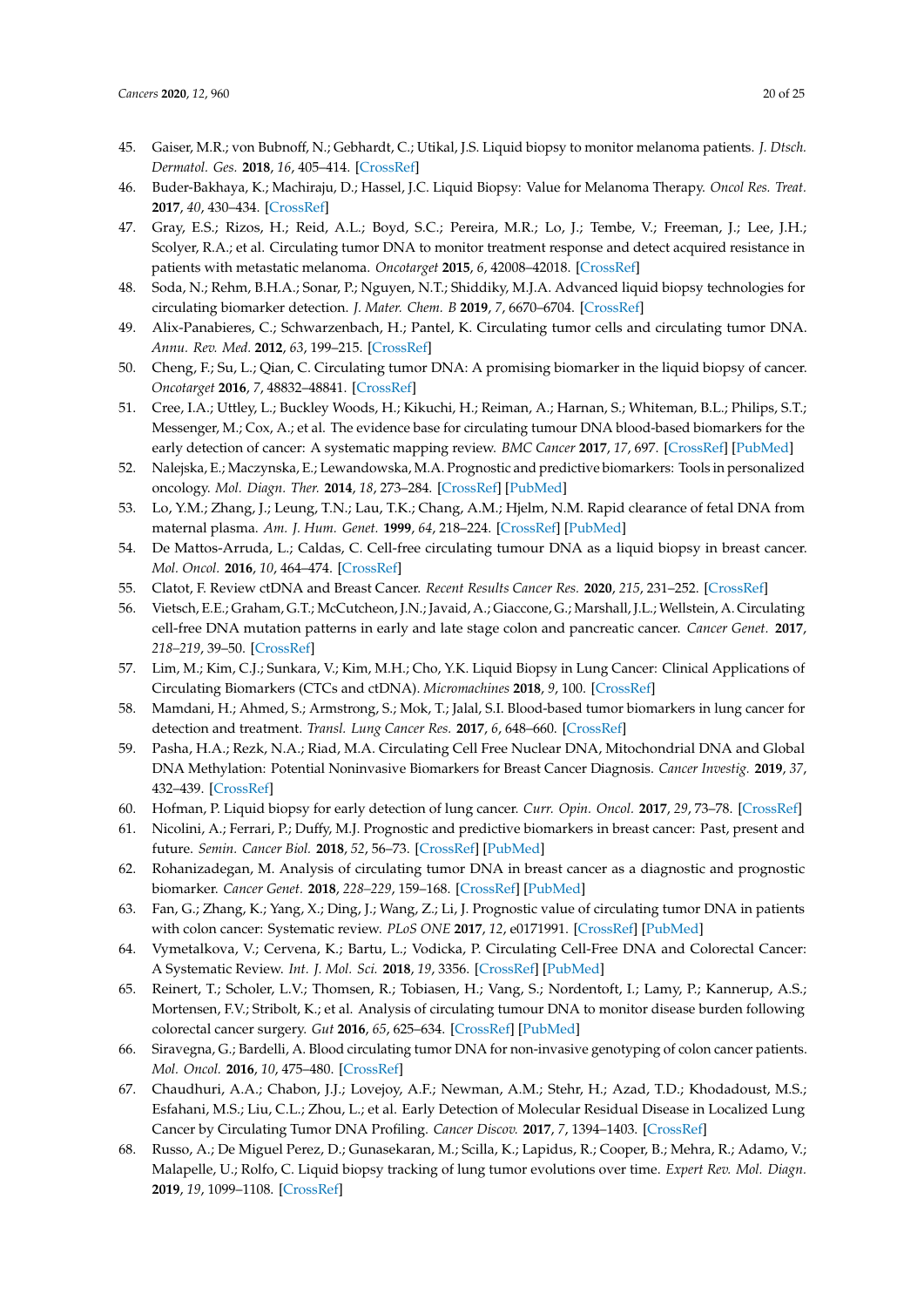- 69. Hrebien, S.; Citi, V.; Garcia-Murillas, I.; Cutts, R.; Fenwick, K.; Kozarewa, I.; McEwen, R.; Ratnayake, J.; Maudsley, R.; Carr, T.H.; et al. Early ctDNA dynamics as a surrogate for progression free survival in advanced breast cancer in the BEECH trial. *Ann. Oncol.* **2019**. [\[CrossRef\]](http://dx.doi.org/10.1093/annonc/mdz085)
- 70. Bettegowda, C.; Sausen, M.; Leary, R.J.; Kinde, I.; Wang, Y.; Agrawal, N.; Bartlett, B.R.; Wang, H.; Luber, B.; Alani, R.M.; et al. Detection of circulating tumor DNA in early- and late-stage human malignancies. *Sci. Transl. Med.* **2014**, *6*, 224ra224. [\[CrossRef\]](http://dx.doi.org/10.1126/scitranslmed.3007094)
- 71. Kurtz, D.M.; Scherer, F.; Jin, M.C.; Soo, J.; Craig, A.F.M.; Esfahani, M.S.; Chabon, J.J.; Stehr, H.; Liu, C.L.; Tibshirani, R.; et al. Circulating Tumor DNA Measurements As Early Outcome Predictors in Diffuse Large B-Cell Lymphoma. *J. Clin. Oncol.* **2018**, *36*, 2845–2853. [\[CrossRef\]](http://dx.doi.org/10.1200/JCO.2018.78.5246) [\[PubMed\]](http://www.ncbi.nlm.nih.gov/pubmed/30125215)
- 72. Diefenbach, R.J.; Lee, J.H.; Rizos, H. Monitoring Melanoma Using Circulating Free DNA. *Am. J. Clin. Dermatol.* **2019**, *20*, 1–12. [\[CrossRef\]](http://dx.doi.org/10.1007/s40257-018-0398-x) [\[PubMed\]](http://www.ncbi.nlm.nih.gov/pubmed/30374893)
- 73. Valpione, S.; Campana, L. Detection of circulating tumor DNA (ctDNA) by digital droplet polymerase chain reaction (dd-PCR) in liquid biopsies. *Methods Enzymol.* **2019**, *629*, 1–15. [\[CrossRef\]](http://dx.doi.org/10.1016/bs.mie.2019.08.002) [\[PubMed\]](http://www.ncbi.nlm.nih.gov/pubmed/31727235)
- 74. Van Ginkel, J.H.; Huibers, M.M.H.; van Es, R.J.J.; de Bree, R.; Willems, S.M. Droplet digital PCR for detection and quantification of circulating tumor DNA in plasma of head and neck cancer patients. *BMC Cancer* **2017**, *17*, 428. [\[CrossRef\]](http://dx.doi.org/10.1186/s12885-017-3424-0) [\[PubMed\]](http://www.ncbi.nlm.nih.gov/pubmed/28629339)
- 75. Yi, X.; Ma, J.; Guan, Y.; Chen, R.; Yang, L.; Xia, X. The feasibility of using mutation detection in ctDNA to assess tumor dynamics. *Int. J. Cancer* **2017**, *140*, 2642–2647. [\[CrossRef\]](http://dx.doi.org/10.1002/ijc.30620)
- 76. Busser, B.; Lupo, J.; Sancey, L.; Mouret, S.; Faure, P.; Plumas, J.; Chaperot, L.; Leccia, M.T.; Coll, J.L.; Hurbin, A.; et al. Plasma Circulating Tumor DNA Levels for the Monitoring of Melanoma Patients: Landscape of Available Technologies and Clinical Applications. *BioMed Res. Int.* **2017**, *2017*, 5986129. [\[CrossRef\]](http://dx.doi.org/10.1155/2017/5986129)
- 77. Morandi, L.; de Biase, D.; Visani, M.; Cesari, V.; De Maglio, G.; Pizzolitto, S.; Pession, A.; Tallini, G. Allele specific locked nucleic acid quantitative PCR (ASLNAqPCR): An accurate and cost-effective assay to diagnose and quantify KRAS and BRAF mutation. *PLoS ONE* **2012**, *7*, e36084. [\[CrossRef\]](http://dx.doi.org/10.1371/journal.pone.0036084)
- 78. Kim, C.S.; Mohan, S.; Ayub, M.; Rothwell, D.G.; Dive, C.; Brady, G.; Miller, C. In silico error correction improves cfDNA mutation calling. *Bioinformatics* **2019**, *35*, 2380–2385. [\[CrossRef\]](http://dx.doi.org/10.1093/bioinformatics/bty1004)
- 79. Forschner, A.; Battke, F.; Hadaschik, D.; Schulze, M.; Weissgraeber, S.; Han, C.T.; Kopp, M.; Frick, M.; Klumpp, B.; Tietze, N.; et al. Tumor mutation burden and circulating tumor DNA in combined CTLA-4 and PD-1 antibody therapy in metastatic melanoma—Results of a prospective biomarker study. *J. Immunother. Cancer* **2019**, *7*, 180. [\[CrossRef\]](http://dx.doi.org/10.1186/s40425-019-0659-0)
- 80. Lipson, E.J.; Velculescu, V.E.; Pritchard, T.S.; Sausen, M.; Pardoll, D.M.; Topalian, S.L.; Diaz, L.A., Jr. Circulating tumor DNA analysis as a real-time method for monitoring tumor burden in melanoma patients undergoing treatment with immune checkpoint blockade. *J. Immunother. Cancer* **2014**, *2*, 42. [\[CrossRef\]](http://dx.doi.org/10.1186/s40425-014-0042-0)
- 81. Gershenwald, J.E.; Scolyer, R.A.; Hess, K.R.; Sondak, V.K.; Long, G.V.; Ross, M.I.; Lazar, A.J.; Faries, M.B.; Kirkwood, J.M.; McArthur, G.A.; et al. Melanoma staging: Evidence-based changes in the American Joint Committee on Cancer eighth edition cancer staging manual. *CA Cancer J. Clin.* **2017**, *67*, 472–492. [\[CrossRef\]](http://dx.doi.org/10.3322/caac.21409)
- 82. Agarwala, S.S.; Keilholz, U.; Gilles, E.; Bedikian, A.Y.; Wu, J.; Kay, R.; Stein, C.A.; Itri, L.M.; Suciu, S.; Eggermont, A.M. LDH correlation with survival in advanced melanoma from two large, randomised trials (Oblimersen GM301 and EORTC 18951). *Eur. J. Cancer* **2009**, *45*, 1807–1814. [\[CrossRef\]](http://dx.doi.org/10.1016/j.ejca.2009.04.016)
- 83. Long, G.V.; Grob, J.J.; Nathan, P.; Ribas, A.; Robert, C.; Schadendorf, D.; Lane, S.R.; Mak, C.; Legenne, P.; Flaherty, K.T.; et al. Factors predictive of response, disease progression, and overall survival after dabrafenib and trametinib combination treatment: A pooled analysis of individual patient data from randomised trials. *Lancet Oncol.* **2016**, *17*, 1743–1754. [\[CrossRef\]](http://dx.doi.org/10.1016/S1470-2045(16)30578-2)
- 84. Diem, S.; Kasenda, B.; Martin-Liberal, J.; Lee, A.; Chauhan, D.; Gore, M.; Larkin, J. Prognostic score for patients with advanced melanoma treated with ipilimumab. *Eur. J. Cancer* **2015**, *51*, 2785–2791. [\[CrossRef\]](http://dx.doi.org/10.1016/j.ejca.2015.09.007) [\[PubMed\]](http://www.ncbi.nlm.nih.gov/pubmed/26597444)
- 85. Nosrati, A.; Tsai, K.K.; Goldinger, S.M.; Tumeh, P.; Grimes, B.; Loo, K.; Algazi, A.P.; Nguyen-Kim, T.D.L.; Levesque, M.; Dummer, R.; et al. Evaluation of clinicopathological factors in PD-1 response: Derivation and validation of a prediction scale for response to PD-1 monotherapy. *Br. J. Cancer* **2017**, *116*, 1141–1147. [\[CrossRef\]](http://dx.doi.org/10.1038/bjc.2017.70) [\[PubMed\]](http://www.ncbi.nlm.nih.gov/pubmed/28324889)
- 86. Palmer, S.R.; Erickson, L.A.; Ichetovkin, I.; Knauer, D.J.; Markovic, S.N. Circulating serologic and molecular biomarkers in malignant melanoma. *Mayo Clinic Proc.* **2011**, *86*, 981–990. [\[CrossRef\]](http://dx.doi.org/10.4065/mcp.2011.0287) [\[PubMed\]](http://www.ncbi.nlm.nih.gov/pubmed/21964175)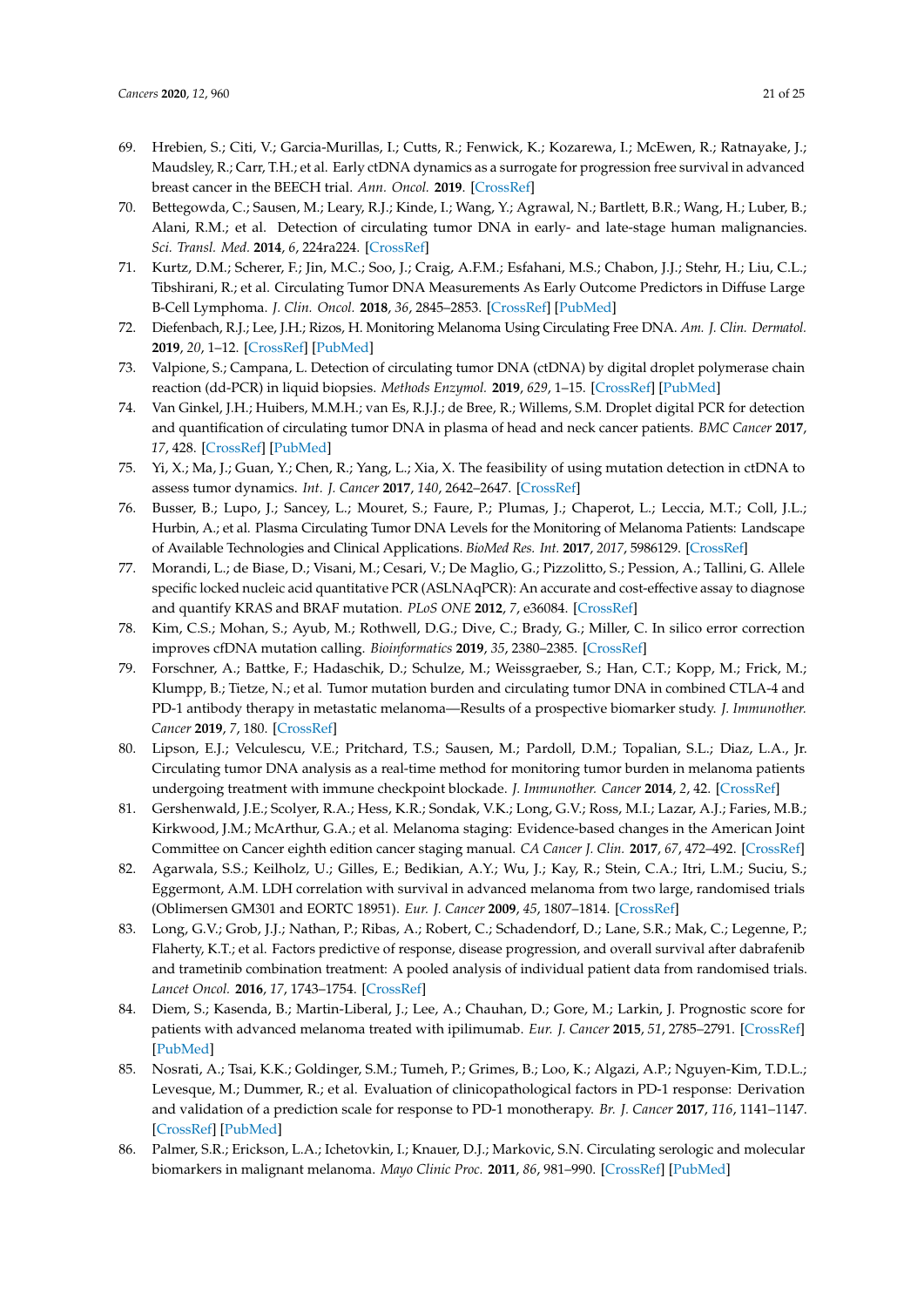- 87. Alegre, E.; Sammamed, M.; Fernández-Landázuri, S.; Zubiri, L.; González, Á. Chapter Two—Circulating Biomarkers in Malignant Melanoma. In *Advances in Clinical Chemistry*; Makowski, G.S., Ed.; Elsevier Academic Press: San Diego, CA, USA, 2015; Volume 69, pp. 47–89.
- 88. Blessing, K.; Sanders, D.S.; Grant, J.J. Comparison of immunohistochemical staining of the novel antibody melan-A with S100 protein and HMB-45 in malignant melanoma and melanoma variants. *Histopathology* **1998**, *32*, 139–146. [\[CrossRef\]](http://dx.doi.org/10.1046/j.1365-2559.1998.00312.x) [\[PubMed\]](http://www.ncbi.nlm.nih.gov/pubmed/9543670)
- 89. von Schoultz, E.; Hansson, L.O.; Djureen, E.; Hansson, J.; Karnell, R.; Nilsson, B.; Stigbrand, T.; Ringborg, U. Prognostic value of serum analyses of S-100 beta protein in malignant melanoma. *Melanoma Res.* **1996**, *6*, 133–137. [\[CrossRef\]](http://dx.doi.org/10.1097/00008390-199604000-00008)
- 90. Mocellin, S.; Zavagno, G.; Nitti, D. The prognostic value of serum S100B in patients with cutaneous melanoma: A meta-analysis. *Int. J. Cancer* **2008**, *123*, 2370–2376. [\[CrossRef\]](http://dx.doi.org/10.1002/ijc.23794)
- 91. Zarogoulidis, P.; Tsakiridis, K.; Karapantzou, C.; Lampaki, S.; Kioumis, I.; Pitsiou, G.; Papaiwannou, A.; Hohenforst-Schmidt, W.; Huang, H.; Kesisis, G.; et al. Use of proteins as biomarkers and their role in carcinogenesis. *J. Cancer* **2015**, *6*, 9–18. [\[CrossRef\]](http://dx.doi.org/10.7150/jca.10560)
- 92. Kruijff, S.; Hoekstra, H.J. The current status of S-100B as a biomarker in melanoma. *Eur. J. Surg. Oncol.* **2012**, *38*, 281–285. [\[CrossRef\]](http://dx.doi.org/10.1016/j.ejso.2011.12.005) [\[PubMed\]](http://www.ncbi.nlm.nih.gov/pubmed/22240030)
- 93. Felix, J.; Cassinat, B.; Porcher, R.; Schlageter, M.H.; Maubec, E.; Pages, C.; Baroudjian, B.; Homyrda, L.; Boukouaci, W.; Tamouza, R.; et al. Relevance of serum biomarkers associated with melanoma during follow-up of anti-CTLA-4 immunotherapy. *Int. Immunopharmacol.* **2016**, *40*, 466–473. [\[CrossRef\]](http://dx.doi.org/10.1016/j.intimp.2016.09.030) [\[PubMed\]](http://www.ncbi.nlm.nih.gov/pubmed/27728898)
- 94. Wagner, N.B.; Forschner, A.; Leiter, U.; Garbe, C.; Eigentler, T.K. S100B and LDH as early prognostic markers for response and overall survival in melanoma patients treated with anti-PD-1 or combined anti-PD-1 plus anti-CTLA-4 antibodies. *Br. J. Cancer* **2018**, *119*, 339–346. [\[CrossRef\]](http://dx.doi.org/10.1038/s41416-018-0167-x) [\[PubMed\]](http://www.ncbi.nlm.nih.gov/pubmed/29950611)
- 95. Blesch, A.; Bosserhoff, A.K.; Apfel, R.; Behl, C.; Hessdoerfer, B.; Schmitt, A.; Jachimczak, P.; Lottspeich, F.; Buettner, R.; Bogdahn, U. Cloning of a novel malignant melanoma-derived growth-regulatory protein, MIA. *Cancer Res.* **1994**, *54*, 5695–5701.
- 96. Bosserhoff, A.K.; Kaufmann, M.; Kaluza, B.; Bartke, I.; Zirngibl, H.; Hein, R.; Stolz, W.; Buettner, R. Melanoma-inhibiting activity, a novel serum marker for progression of malignant melanoma. *Cancer Res.* **1997**, *57*, 3149–3153.
- 97. Krahn, G.; Kaskel, P.; Sander, S.; Waizenhofer, P.J.; Wortmann, S.; Leiter, U.; Peter, R.U. S100 beta is a more reliable tumor marker in peripheral blood for patients with newly occurred melanoma metastases compared with MIA, albumin and lactate-dehydrogenase. *Anticancer Res.* **2001**, *21*, 1311–1316.
- 98. Nikolin, B.; Djan, I.; Trifunovic, J.; Dugandzija, T.; Novkovic, D.; Djan, V.; Vucinic, N. MIA, S100 and LDH as important predictors of overall survival of patients with stage IIb and IIc melanoma. *J. BUON* **2016**, *21*, 691–697.
- 99. Lunavat, T.R.; Cheng, L.; Kim, D.K.; Bhadury, J.; Jang, S.C.; Lasser, C.; Sharples, R.A.; Lopez, M.D.; Nilsson, J.; Gho, Y.S.; et al. Small RNA deep sequencing discriminates subsets of extracellular vesicles released by melanoma cells–Evidence of unique microRNA cargos. *RNA Biol.* **2015**, *12*, 810–823. [\[CrossRef\]](http://dx.doi.org/10.1080/15476286.2015.1056975)
- 100. Hanahan, D.; Weinberg, R.A. Hallmarks of cancer: The next generation. *Cell* **2011**, *144*, 646–674. [\[CrossRef\]](http://dx.doi.org/10.1016/j.cell.2011.02.013)
- 101. Varamo, C.; Occelli, M.; Vivenza, D.; Merlano, M.; Lo Nigro, C. MicroRNAs role as potential biomarkers and key regulators in melanoma. *Genes Chromosomes Cancer* **2017**, *56*, 3–10. [\[CrossRef\]](http://dx.doi.org/10.1002/gcc.22402)
- 102. Ross, C.L.; Kaushik, S.; Valdes-Rodriguez, R.; Anvekar, R. MicroRNAs in cutaneous melanoma: Role as diagnostic and prognostic biomarkers. *J. Cell. Physiol.* **2018**, *233*, 5133–5141. [\[CrossRef\]](http://dx.doi.org/10.1002/jcp.26395) [\[PubMed\]](http://www.ncbi.nlm.nih.gov/pubmed/29226953)
- 103. Mumford, S.L.; Towler, B.P.; Pashler, A.L.; Gilleard, O.; Martin, Y.; Newbury, S.F. Circulating MicroRNA Biomarkers in Melanoma: Tools and Challenges in Personalised Medicine. *Biomolecules* **2018**, *8*, 21. [\[CrossRef\]](http://dx.doi.org/10.3390/biom8020021) [\[PubMed\]](http://www.ncbi.nlm.nih.gov/pubmed/29701682)
- 104. Li, N. Low Expression of Mir-137 Predicts Poor Prognosis in Cutaneous Melanoma Patients. *Med. Sci. Monit.* **2016**, *22*, 140–144. [\[CrossRef\]](http://dx.doi.org/10.12659/MSM.895207) [\[PubMed\]](http://www.ncbi.nlm.nih.gov/pubmed/26763596)
- 105. Luo, C.; Tetteh, P.W.; Merz, P.R.; Dickes, E.; Abukiwan, A.; Hotz-Wagenblatt, A.; Holland-Cunz, S.; Sinnberg, T.; Schittek, B.; Schadendorf, D.; et al. miR-137 inhibits the invasion of melanoma cells through downregulation of multiple oncogenic target genes. *J. Investig. Dermatol.* **2013**, *133*, 768–775. [\[CrossRef\]](http://dx.doi.org/10.1038/jid.2012.357) [\[PubMed\]](http://www.ncbi.nlm.nih.gov/pubmed/23151846)
- 106. Peres, J.; Kwesi-Maliepaard, E.M.; Rambow, F.; Larue, L.; Prince, S. The tumour suppressor, miR-137, inhibits malignant melanoma migration by targetting the TBX3 transcription factor. *Cancer Lett.* **2017**, *405*, 111–119. [\[CrossRef\]](http://dx.doi.org/10.1016/j.canlet.2017.07.018)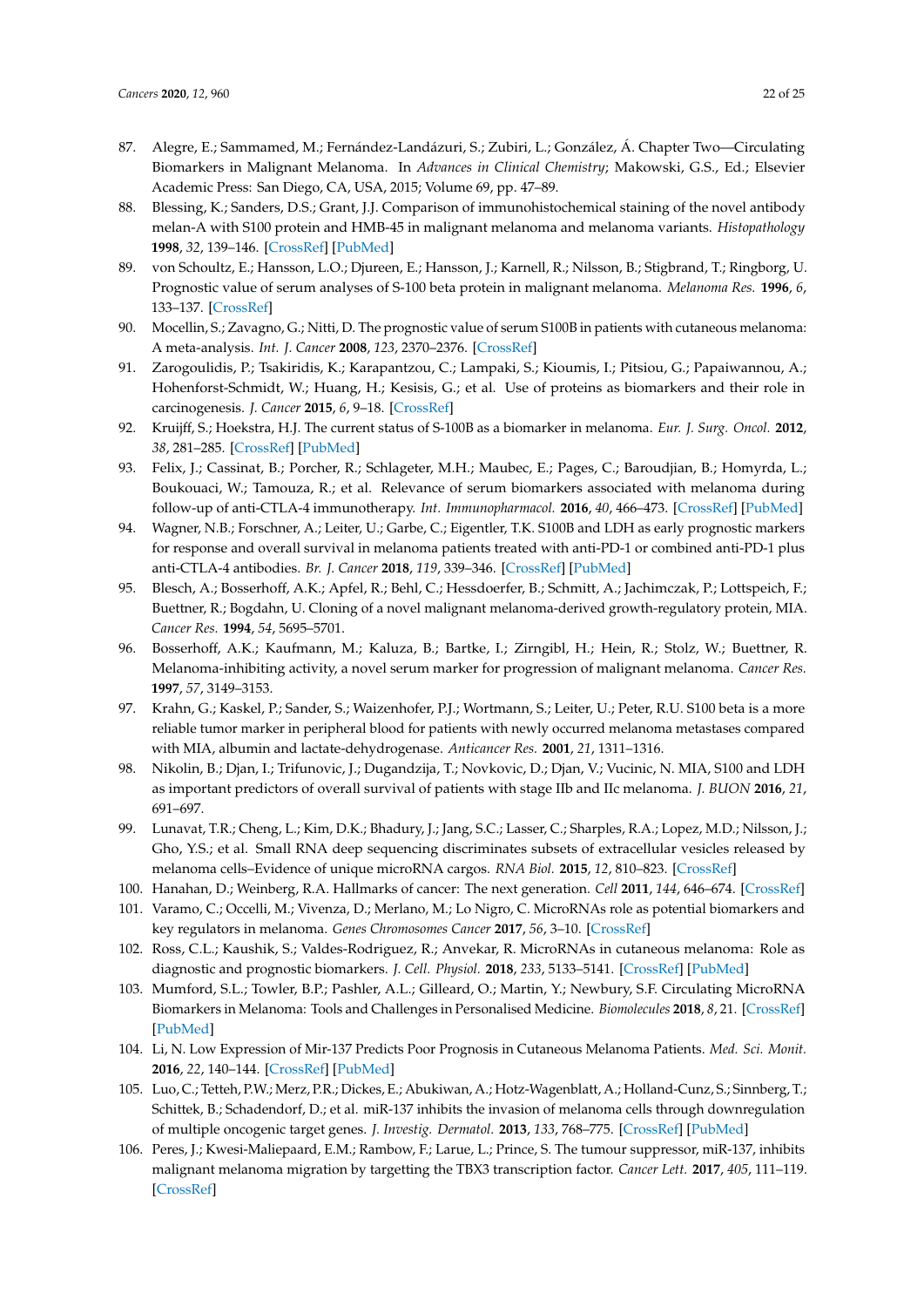- 107. Surman, M.; Stępień, E.; Przybyło, M. Melanoma-Derived Extracellular Vesicles: Focus on Their Proteome. *Proteomes* **2019**, *7*, 21. [\[CrossRef\]](http://dx.doi.org/10.3390/proteomes7020021)
- 108. Kowal, J.; Arras, G.; Colombo, M.; Jouve, M.; Morath, J.P.; Primdal-Bengtson, B.; Dingli, F.; Loew, D.; Tkach, M.; Thery, C. Proteomic comparison defines novel markers to characterize heterogeneous populations of extracellular vesicle subtypes. *Proc. Natl. Acad. Sci. USA* **2016**, *113*, E968–E977. [\[CrossRef\]](http://dx.doi.org/10.1073/pnas.1521230113)
- 109. Becker, A.; Thakur, B.K.; Weiss, J.M.; Kim, H.S.; Peinado, H.; Lyden, D. Extracellular Vesicles in Cancer: Cell-to-Cell Mediators of Metastasis. *Cancer Cell* **2016**, *30*, 836–848. [\[CrossRef\]](http://dx.doi.org/10.1016/j.ccell.2016.10.009)
- 110. Zhu, L.; Kalimuthu, S.; Gangadaran, P.; Oh, J.M.; Lee, H.W.; Baek, S.H.; Jeong, S.Y.; Lee, S.W.; Lee, J.; Ahn, B.C. Exosomes Derived From Natural Killer Cells Exert Therapeutic Effect in Melanoma. *Theranostics* **2017**, *7*, 2732–2745. [\[CrossRef\]](http://dx.doi.org/10.7150/thno.18752)
- 111. Hood, J.L. Natural melanoma-derived extracellular vesicles. *Semin. Cancer Biol.* **2019**. [\[CrossRef\]](http://dx.doi.org/10.1016/j.semcancer.2019.06.020)
- 112. Théry, C.; Witwer, K.W.; Aikawa, E.; Alcaraz, M.J.; Anderson, J.D.; Andriantsitohaina, R.; Antoniou, A.; Arab, T.; Archer, F.; Atkin-Smith, G.K.; et al. Minimal information for studies of extracellular vesicles 2018 (MISEV2018): A position statement of the International Society for Extracellular Vesicles and update of the MISEV2014 guidelines. *J. Extracell. Vesicles* **2018**, *7*, 1535750. [\[CrossRef\]](http://dx.doi.org/10.1080/20013078.2018.1535750) [\[PubMed\]](http://www.ncbi.nlm.nih.gov/pubmed/30637094)
- 113. Mateescu, B.; Kowal, E.J.K.; van Balkom, B.W.M.; Bartel, S.; Bhattacharyya, S.N.; Buzás, E.I.; Buck, A.H.; de Candia, P.; Chow, F.W.N.; Das, S.; et al. Obstacles and opportunities in the functional analysis of extracellular vesicle RNA—An ISEV position paper. *J. Extracell. Vesicles* **2017**, *6*, 1286095. [\[CrossRef\]](http://dx.doi.org/10.1080/20013078.2017.1286095) [\[PubMed\]](http://www.ncbi.nlm.nih.gov/pubmed/28326170)
- 114. Coumans, F.A.W.; Brisson, A.R.; Buzas, E.I.; Dignat-George, F.; Drees, E.E.E.; El-Andaloussi, S.; Emanueli, C.; Gasecka, A.; Hendrix, A.; Hill, A.F.; et al. Methodological Guidelines to Study Extracellular Vesicles. *Circ. Res.* **2017**, *120*, 1632–1648. [\[CrossRef\]](http://dx.doi.org/10.1161/CIRCRESAHA.117.309417) [\[PubMed\]](http://www.ncbi.nlm.nih.gov/pubmed/28495994)
- 115. Boriachek, K.; Islam, M.N.; Moller, A.; Salomon, C.; Nguyen, N.T.; Hossain, M.S.A.; Yamauchi, Y.; Shiddiky, M.J.A. Biological Functions and Current Advances in Isolation and Detection Strategies for Exosome Nanovesicles. *Small* **2018**, *14*. [\[CrossRef\]](http://dx.doi.org/10.1002/smll.201702153)
- 116. Lin, S.; Yu, Z.; Chen, D.; Wang, Z.; Miao, J.; Li, Q.; Zhang, D.; Song, J.; Cui, D. Progress in Microfluidics-Based Exosome Separation and Detection Technologies for Diagnostic Applications. *Small* **2020**, *16*, e1903916. [\[CrossRef\]](http://dx.doi.org/10.1002/smll.201903916)
- 117. Hoshino, A.; Costa-Silva, B.; Shen, T.L.; Rodrigues, G.; Hashimoto, A.; Tesic Mark, M.; Molina, H.; Kohsaka, S.; Di Giannatale, A.; Ceder, S.; et al. Tumour exosome integrins determine organotropic metastasis. *Nature* **2015**, *527*, 329–335. [\[CrossRef\]](http://dx.doi.org/10.1038/nature15756)
- 118. Chen, G.; Huang, A.C.; Zhang, W.; Zhang, G.; Wu, M.; Xu, W.; Yu, Z.; Yang, J.; Wang, B.; Sun, H.; et al. Exosomal PD-L1 contributes to immunosuppression and is associated with anti-PD-1 response. *Nature* **2018**, *560*, 382–386. [\[CrossRef\]](http://dx.doi.org/10.1038/s41586-018-0392-8)
- 119. Cordonnier, M.; Nardin, C.; Chanteloup, G.; Derangere, V.; Algros, M.P.; Arnould, L.; Garrido, C.; Aubin, F.; Gobbo, J. Tracking the evolution of circulating exosomal-PD-L1 to monitor melanoma patients. *J. Extracell. Vesicles* **2020**, *9*, 1710899. [\[CrossRef\]](http://dx.doi.org/10.1080/20013078.2019.1710899)
- 120. Kouzmina, M.; Koljonen, V.; Leikola, J.; Bohling, T.; Lantto, E. Frequency and locations of systemic metastases in Merkel cell carcinoma by imaging. *Acta Radiol. Open* **2017**, *6*, 2058460117700449. [\[CrossRef\]](http://dx.doi.org/10.1177/2058460117700449)
- 121. Paulson, K.G.; Park, S.Y.; Vandeven, N.A.; Lachance, K.; Thomas, H.; Chapuis, A.G.; Harms, K.L.; Thompson, J.A.; Bhatia, S.; Stang, A.; et al. Merkel cell carcinoma: Current US incidence and projected increases based on changing demographics. *J. Am. Acad. Dermatol.* **2018**, *78*, 457–463. [\[CrossRef\]](http://dx.doi.org/10.1016/j.jaad.2017.10.028) [\[PubMed\]](http://www.ncbi.nlm.nih.gov/pubmed/29102486)
- 122. Hodgson, N.C. Merkel cell carcinoma: Changing incidence trends. *J. Surg. Oncol.* **2005**, *89*, 1–4. [\[CrossRef\]](http://dx.doi.org/10.1002/jso.20167) [\[PubMed\]](http://www.ncbi.nlm.nih.gov/pubmed/15611998)
- 123. Reichgelt, B.A.; Visser, O. Epidemiology and survival of Merkel cell carcinoma in the Netherlands. A population-based study of 808 cases in 1993–2007. *Eur. J. Cancer* **2011**, *47*, 579–585. [\[CrossRef\]](http://dx.doi.org/10.1016/j.ejca.2010.11.002) [\[PubMed\]](http://www.ncbi.nlm.nih.gov/pubmed/21144740)
- 124. Becker, J.C.; Stang, A.; DeCaprio, J.A.; Cerroni, L.; Lebbe, C.; Veness, M.; Nghiem, P. Merkel cell carcinoma. *Nat. Rev. Dis. Primers* **2017**, *3*, 17077. [\[CrossRef\]](http://dx.doi.org/10.1038/nrdp.2017.77) [\[PubMed\]](http://www.ncbi.nlm.nih.gov/pubmed/29072302)
- 125. Carter, M.D.; Gaston, D.; Huang, W.Y.; Greer, W.L.; Pasternak, S.; Ly, T.Y.; Walsh, N.M. Genetic profiles of different subsets of Merkel cell carcinoma show links between combined and pure MCPyV-negative tumors. *Hum. Pathol.* **2018**, *71*, 117–125. [\[CrossRef\]](http://dx.doi.org/10.1016/j.humpath.2017.10.014) [\[PubMed\]](http://www.ncbi.nlm.nih.gov/pubmed/29079179)
- 126. Feng, H.; Shuda, M.; Chang, Y.; Moore, P.S. Clonal integration of a polyomavirus in human Merkel cell carcinoma. *Science* **2008**, *319*, 1096–1100. [\[CrossRef\]](http://dx.doi.org/10.1126/science.1152586) [\[PubMed\]](http://www.ncbi.nlm.nih.gov/pubmed/18202256)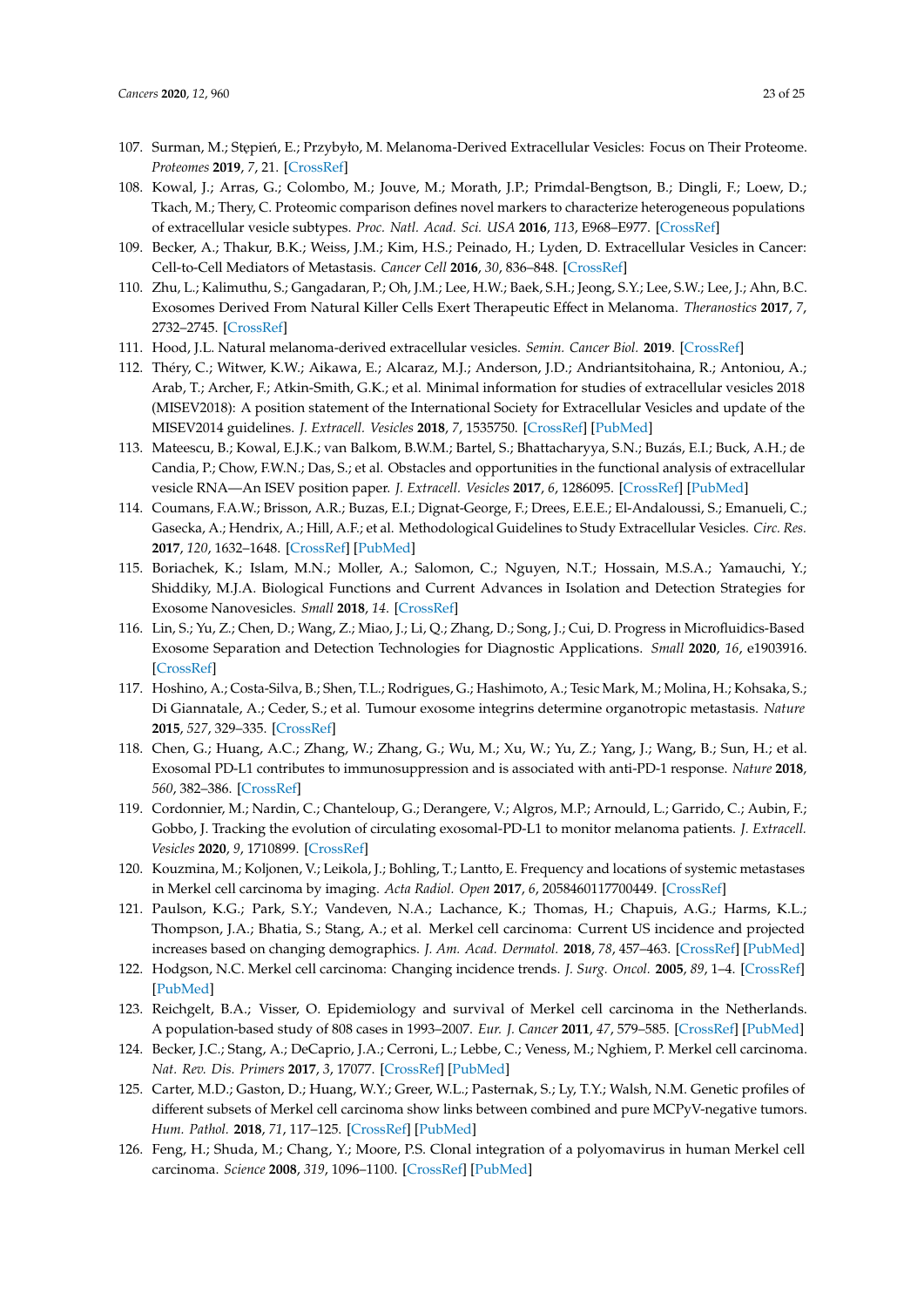- 127. Chang, Y.; Moore, P.S. Merkel cell carcinoma: A virus-induced human cancer. *Annu. Rev. Pathol.* **2012**, *7*, 123–144. [\[CrossRef\]](http://dx.doi.org/10.1146/annurev-pathol-011110-130227)
- 128. Ritter, C.; Fan, K.; Paschen, A.; Reker Hardrup, S.; Ferrone, S.; Nghiem, P.; Ugurel, S.; Schrama, D.; Becker, J.C. Epigenetic priming restores the HLA class-I antigen processing machinery expression in Merkel cell carcinoma. *Sci. Rep.* **2017**, *7*, 2290. [\[CrossRef\]](http://dx.doi.org/10.1038/s41598-017-02608-0)
- 129. Popovic, L.; Jovanovic, D.; Petrovic, D.; Nikin, Z.; Matovina-Brko, G.; Trifunovic, J.; Kolarov-Bjelobrk, I. Concurrent chronic lymphocytic leukemia and merkel cell carcinoma in primary skin tumor and metastatic lymph node. *Indian J. Hematol. Blood Transfus.* **2014**, *30*, 422–424. [\[CrossRef\]](http://dx.doi.org/10.1007/s12288-014-0447-4)
- 130. Maricich, S.M.; Wellnitz, S.A.; Nelson, A.M.; Lesniak, D.R.; Gerling, G.J.; Lumpkin, E.A.; Zoghbi, H.Y. Merkel cells are essential for light-touch responses. *Science* **2009**, *324*, 1580–1582. [\[CrossRef\]](http://dx.doi.org/10.1126/science.1172890)
- 131. Kervarrec, T.; Samimi, M.; Guyetant, S.; Sarma, B.; Cheret, J.; Blanchard, E.; Berthon, P.; Schrama, D.; Houben, R.; Touze, A. Histogenesis of Merkel Cell Carcinoma: A Comprehensive Review. *Front. Oncol.* **2019**, *9*, 451. [\[CrossRef\]](http://dx.doi.org/10.3389/fonc.2019.00451)
- 132. Yang, A.; Cordoba, C.; Cheung, K.; Konya, J. Merkel cell carcinoma in situ: New insights into the cells of origin. *Australas J. Dermatol.* **2019**. [\[CrossRef\]](http://dx.doi.org/10.1111/ajd.13068) [\[PubMed\]](http://www.ncbi.nlm.nih.gov/pubmed/31025338)
- 133. Sauer, C.M.; Haugg, A.M.; Chteinberg, E.; Rennspiess, D.; Winnepenninckx, V.; Speel, E.J.; Becker, J.C.; Kurz, A.K.; Zur Hausen, A. Reviewing the current evidence supporting early B-cells as the cellular origin of Merkel cell carcinoma. *Crit. Rev. Oncol. Hematol.* **2017**, *116*, 99–105. [\[CrossRef\]](http://dx.doi.org/10.1016/j.critrevonc.2017.05.009) [\[PubMed\]](http://www.ncbi.nlm.nih.gov/pubmed/28693804)
- 134. Sunshine, J.C.; Jahchan, N.S.; Sage, J.; Choi, J. Are there multiple cells of origin of Merkel cell carcinoma? *Oncogene* **2018**, *37*, 1409–1416. [\[CrossRef\]](http://dx.doi.org/10.1038/s41388-017-0073-3) [\[PubMed\]](http://www.ncbi.nlm.nih.gov/pubmed/29321666)
- 135. Cheng, J.; Park, D.E.; Berrios, C.; White, E.A.; Arora, R.; Yoon, R.; Branigan, T.; Xiao, T.; Westerling, T.; Federation, A.; et al. Merkel cell polyomavirus recruits MYCL to the EP400 complex to promote oncogenesis. *PLoS Pathog.* **2017**, *13*, e1006668. [\[CrossRef\]](http://dx.doi.org/10.1371/journal.ppat.1006668)
- 136. Verhaegen, M.E.; Mangelberger, D.; Harms, P.W.; Eberl, M.; Wilbert, D.M.; Meireles, J.; Bichakjian, C.K.; Saunders, T.L.; Wong, S.Y.; Dlugosz, A.A. Merkel Cell Polyomavirus Small T Antigen Initiates Merkel Cell Carcinoma-like Tumor Development in Mice. *Cancer Res.* **2017**, *77*, 3151–3157. [\[CrossRef\]](http://dx.doi.org/10.1158/0008-5472.CAN-17-0035)
- 137. Sastre-Garau, X.; Peter, M.; Avril, M.F.; Laude, H.; Couturier, J.; Rozenberg, F.; Almeida, A.; Boitier, F.; Carlotti, A.; Couturaud, B.; et al. Merkel cell carcinoma of the skin: Pathological and molecular evidence for a causative role of MCV in oncogenesis. *J. Pathol.* **2009**, *218*, 48–56. [\[CrossRef\]](http://dx.doi.org/10.1002/path.2532)
- 138. Laude, H.C.; Jonchere, B.; Maubec, E.; Carlotti, A.; Marinho, E.; Couturaud, B.; Peter, M.; Sastre-Garau, X.; Avril, M.F.; Dupin, N.; et al. Distinct merkel cell polyomavirus molecular features in tumour and non tumour specimens from patients with merkel cell carcinoma. *PLoS Pathog.* **2010**, *6*, e1001076. [\[CrossRef\]](http://dx.doi.org/10.1371/journal.ppat.1001076)
- 139. Blom, A.; Bhatia, S.; Pietromonaco, S.; Koehler, K.; Iyer, J.G.; Nagase, K.; Paulson, K.; Sabath, D.E.; Nghiem, P. Clinical utility of a circulating tumor cell assay in Merkel cell carcinoma. *J. Am. Acad. Dermatol.* **2014**, *70*, 449–455. [\[CrossRef\]](http://dx.doi.org/10.1016/j.jaad.2013.10.051)
- 140. Gaiser, M.R.; Daily, K.; Hoffmann, J.; Brune, M.; Enk, A.; Brownell, I. Evaluating blood levels of neuron specific enolase, chromogranin A, and circulating tumor cells as Merkel cell carcinoma biomarkers. *Oncotarget* **2015**, *6*, 26472–26482. [\[CrossRef\]](http://dx.doi.org/10.18632/oncotarget.4500)
- 141. Samimi, M.; Molet, L.; Fleury, M.; Laude, H.; Carlotti, A.; Gardair, C.; Baudin, M.; Gouguet, L.; Maubec, E.; Avenel-Audran, M.; et al. Prognostic value of antibodies to Merkel cell polyomavirus T antigens and VP1 protein in patients with Merkel cell carcinoma. *Br. J. Dermatol.* **2016**, *174*, 813–822. [\[CrossRef\]](http://dx.doi.org/10.1111/bjd.14313)
- 142. Fan, K.; Ritter, C.; Nghiem, P.; Blom, A.; Verhaegen, M.E.; Dlugosz, A.; Odum, N.; Woetmann, A.; Tothill, R.W.; Hicks, R.J.; et al. Circulating Cell-Free miR-375 as Surrogate Marker of Tumor Burden in Merkel Cell Carcinoma. *Clin. Cancer Res.* **2018**, *24*, 5873–5882. [\[CrossRef\]](http://dx.doi.org/10.1158/1078-0432.CCR-18-1184) [\[PubMed\]](http://www.ncbi.nlm.nih.gov/pubmed/30061360)
- 143. Riethdorf, S.; Hildebrandt, L.; Heinzerling, L.; Heitzer, E.; Fischer, N.; Bergmann, S.; Mauermann, O.; Waldispuhl-Geigl, J.; Coith, C.; Schon, G.; et al. Detection and Characterization of Circulating Tumor Cells in Patients with Merkel Cell Carcinoma. *Clin. Chem.* **2019**. [\[CrossRef\]](http://dx.doi.org/10.1373/clinchem.2018.297028) [\[PubMed\]](http://www.ncbi.nlm.nih.gov/pubmed/30626636)
- 144. Boyer, M.; Cayrefourcq, L.; Garima, F.; Foulongne, V.; Dereure, O.; Alix-Panabieres, C. Circulating Tumor Cell Detection and Polyomavirus Status in Merkel Cell Carcinoma. *Sci. Rep.* **2020**, *10*, 1612. [\[CrossRef\]](http://dx.doi.org/10.1038/s41598-020-58572-9) [\[PubMed\]](http://www.ncbi.nlm.nih.gov/pubmed/32005907)
- 145. Greenberg, E.S.; Chong, K.K.; Huynh, K.T.; Tanaka, R.; Hoon, D.S. Epigenetic biomarkers in skin cancer. *Cancer Lett.* **2014**, *342*, 170–177. [\[CrossRef\]](http://dx.doi.org/10.1016/j.canlet.2012.01.020) [\[PubMed\]](http://www.ncbi.nlm.nih.gov/pubmed/22289720)
- 146. Konstatinell, A.; Coucheron, D.H.; Sveinbjornsson, B.; Moens, U. MicroRNAs as Potential Biomarkers in Merkel Cell Carcinoma. *Int. J. Mol. Sci.* **2018**, *19*, 1873. [\[CrossRef\]](http://dx.doi.org/10.3390/ijms19071873)